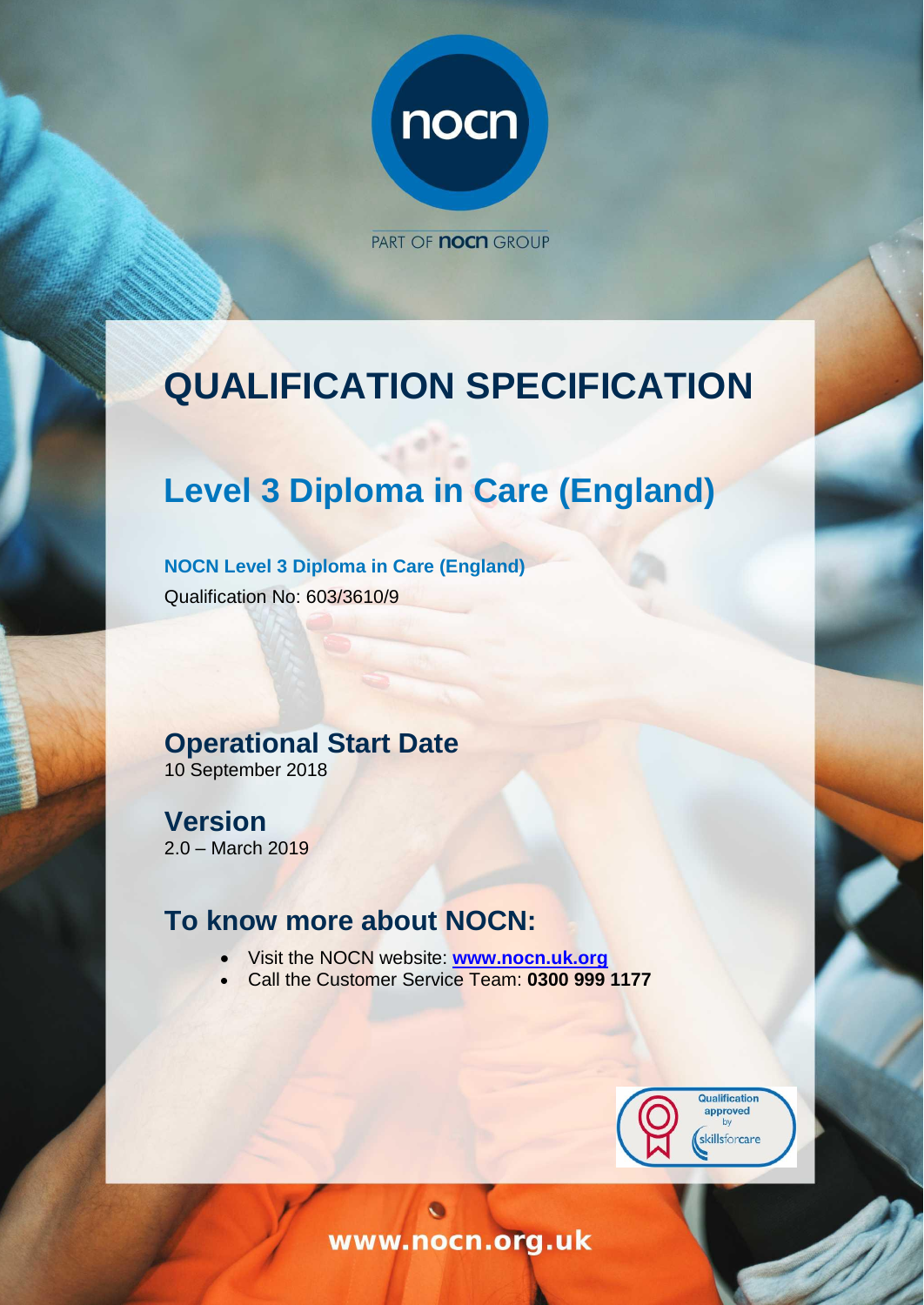

### **Introduction**

NOCN is a leading awarding organisation that has been creating opportunities for learners for over 30 years. It is the organisation preserving the proud heritage of the Open College Network (OCN) in the UK and is a brand trusted by learners, colleges, training providers and employers who recognise NOCN qualifications as an indicator of competence and quality. A NOCN qualification recognises a learner's skills and knowledge and can support progression to employment, training and/or further education.

In addition to being an awarding organisation NOCN is also an apprenticeship assessment organisation and works internationally as well as in the UK.

This document is a resource for NOCN centres who wish to offer the NOCN Level 3 Diploma in Adult Care (England) and provides guidance to support delivery of the qualification.

The qualification is relevant to individuals working in, or who would like to work in adult care settings and some clinical healthcare settings.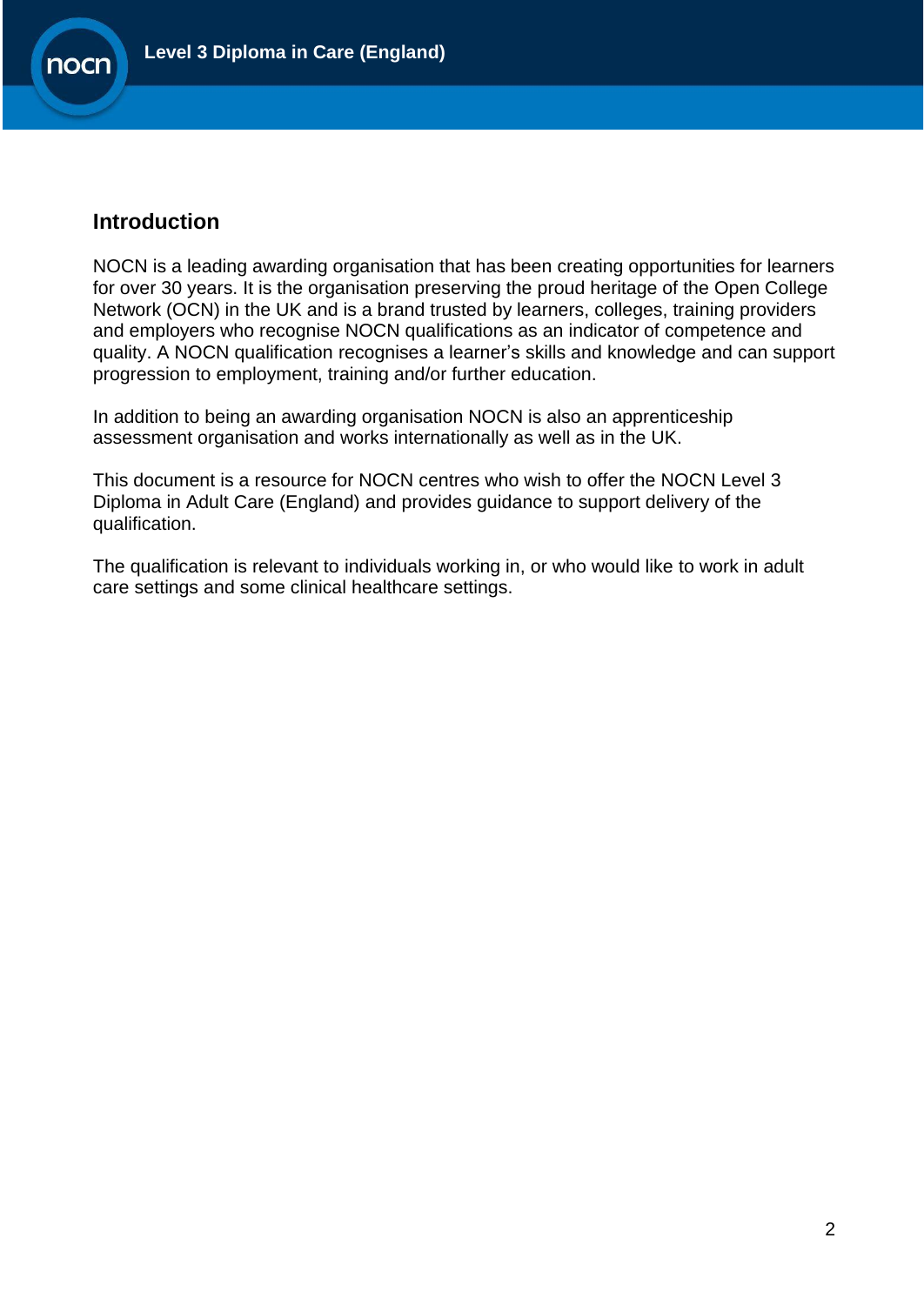# **TABLE OF CONTENTS**

| 1.1.  |    |
|-------|----|
| 1.2.  |    |
|       |    |
| 2.1   |    |
| 2.2   |    |
| 2.3   |    |
| 2.4   |    |
| 2.5   |    |
| 2.6   |    |
| 2.7   |    |
|       |    |
| 3.1   |    |
| 3.1.1 |    |
| 3.1.2 |    |
| 3.1.3 |    |
| 3.1.4 |    |
| 3.1.5 |    |
|       |    |
|       | 19 |
| 4.1   |    |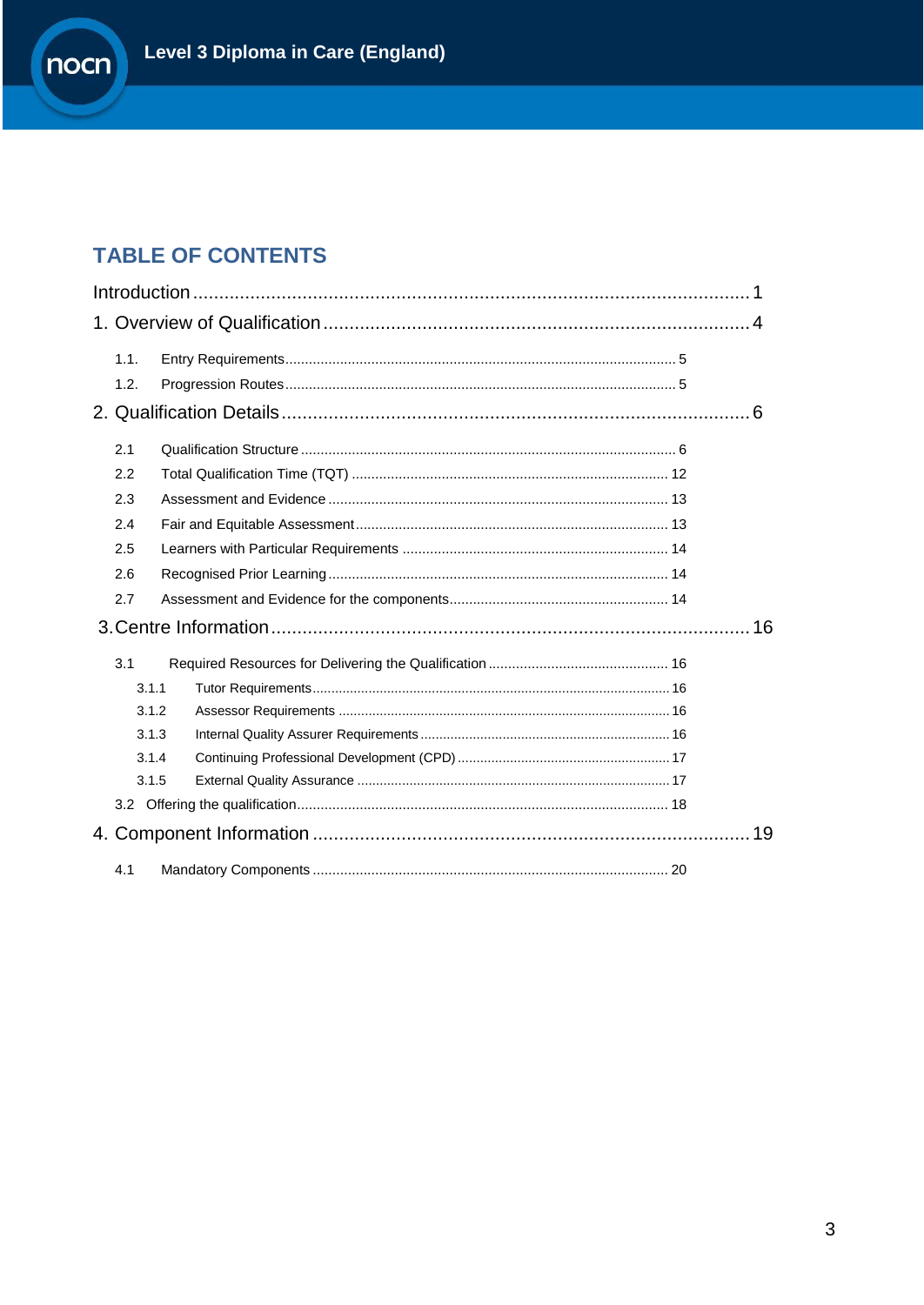

### <span id="page-3-0"></span>**1. Overview of Qualification**

This qualification is vocationally based and as such, offers the opportunity for learners to demonstrate their knowledge, understanding and skills required to be a Lead Adult Care Worker in an Adult Care setting.

Lead Adult Care Workers help adults with care and support needs to achieve their personal goals and live as independently and safely as possible.

Adult care settings include day care centres, residential and nursing homes, domiciliary care day centres or other clinical healthcare settings.

Typical job titles include Care Officer, Care Supervisor, Senior Care Worker, Supervising Care Worker, Senior Support Worker, Relief Team Leader, Social Work Assistant, Social Services Officer, Outreach Development Worker, Community Development Worker or Family Support Worker. Other potential job roles include being a Personal Assistant or Lead Personal Assistant (working at a senior level) for one individual who needs support and/or care services, usually within their own home.

This qualification can be used as a stand-alone qualification or as part of an Apprenticeship.

The NOCN Level 3 Diploma in Adult Care (England) is a mandatory requirement in the Level 3 Lead Adult Care Worker Apprenticeship standard. Learners must achieve this qualification and the other requirements of the Apprenticeship standard before they can progress to the specified End Point Assessment. A link to the Adult Care apprenticeship standard and assessment plan is here:

https://www.instituteforapprenticeships.org/apprenticeship-standards/lead-adult-careworker

This qualification should support learners to demonstrate knowledge, understanding and skills in the following areas:

Communication in Care Settings Personal Development in Care Settings Equality and Inclusion in Care Settings Duty of Care in Care Settings Safeguarding and Protection in Care Settings Responsibilities of a Care Worker Person-Centred Approaches in Care Settings Health, Safety and Wellbeing in Care Settings Effective Handling of Information in Care Settings Required Values and Behaviours

This qualification has been developed in response to the government's policy on reformed apprenticeships. The Sector Skills Council - Skills for Care has consulted with employers, regulators and those who use services to ensure that the content of the qualification is suitable for a Lead Adult Care Worker or Lead Personal Assistant.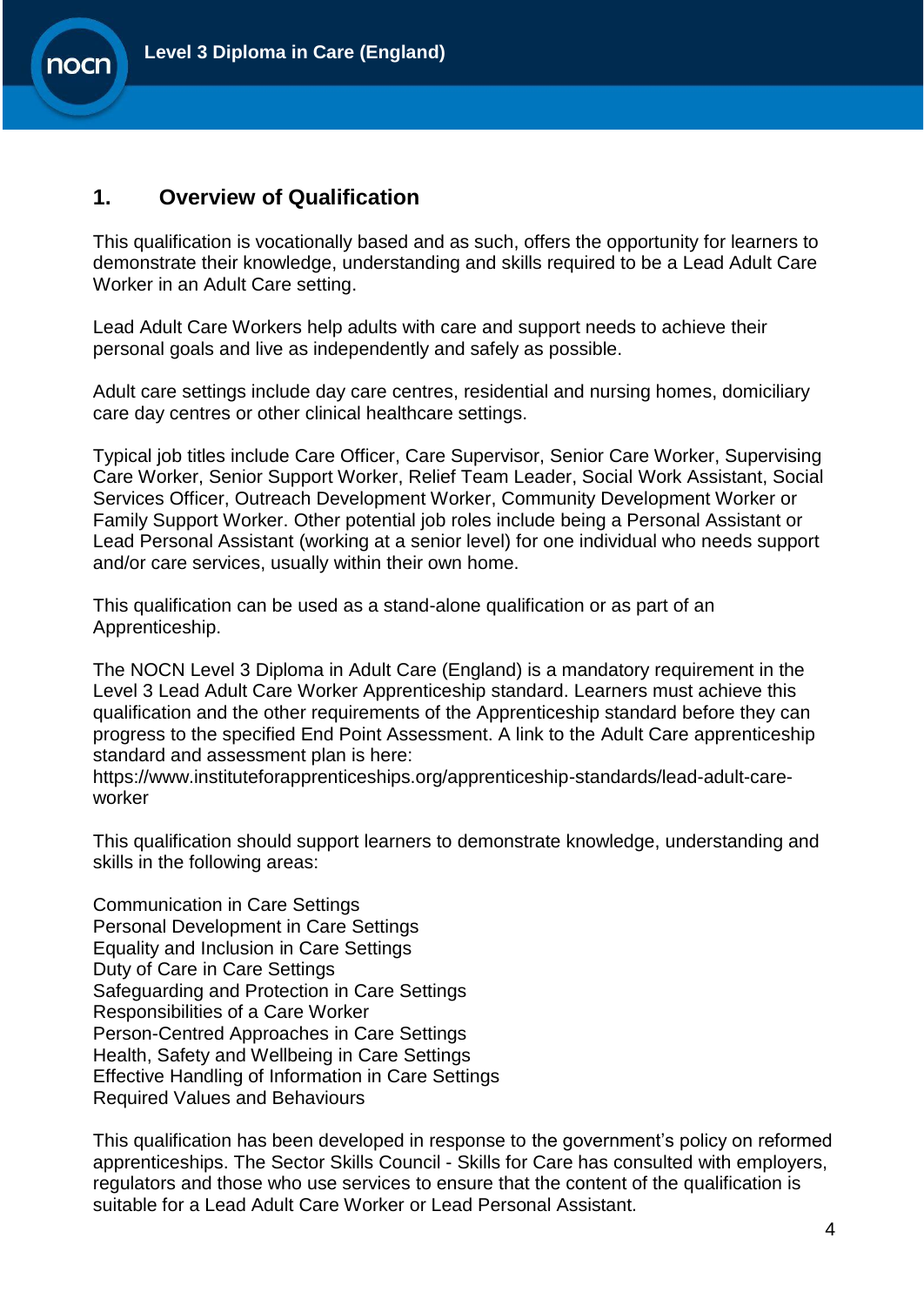

#### <span id="page-4-0"></span>**1.1.Entry Requirements**

**nocr** 

Learners must be in a position to demonstrate the requirements of the qualification and have access to required assessment opportunities and relevant resources. Please refer to specific assessment requirements on individual components for more information.

Centres should undertake initial assessment activities with learners to ensure this is an appropriate qualification and they are capable of achieving the level they will be studying at before enrolling them onto a programme of learning.

This qualification is available to learners aged **16** years or over**.**

Apprentices must have Level 2 English and maths prior to completing the Lead Adult Care Worker Apprenticeship Standard and any other requirements of the Apprenticeship Standard that must be met before the learner can progress through to End Point Assessment.

#### <span id="page-4-1"></span>**1.2.Progression Routes**

Achievement of this qualification confirms the learner has gained the knowledge and skills required to:

- gain employment as a Lead Adult Care Worker
- with additional training progress onto a role with additional responsibility such as a Lead Practitioner or Lead Personal Assistant
- progress onto the Level 4 Diploma in Adult Care or the Lead Adult Care Worker Apprenticeship.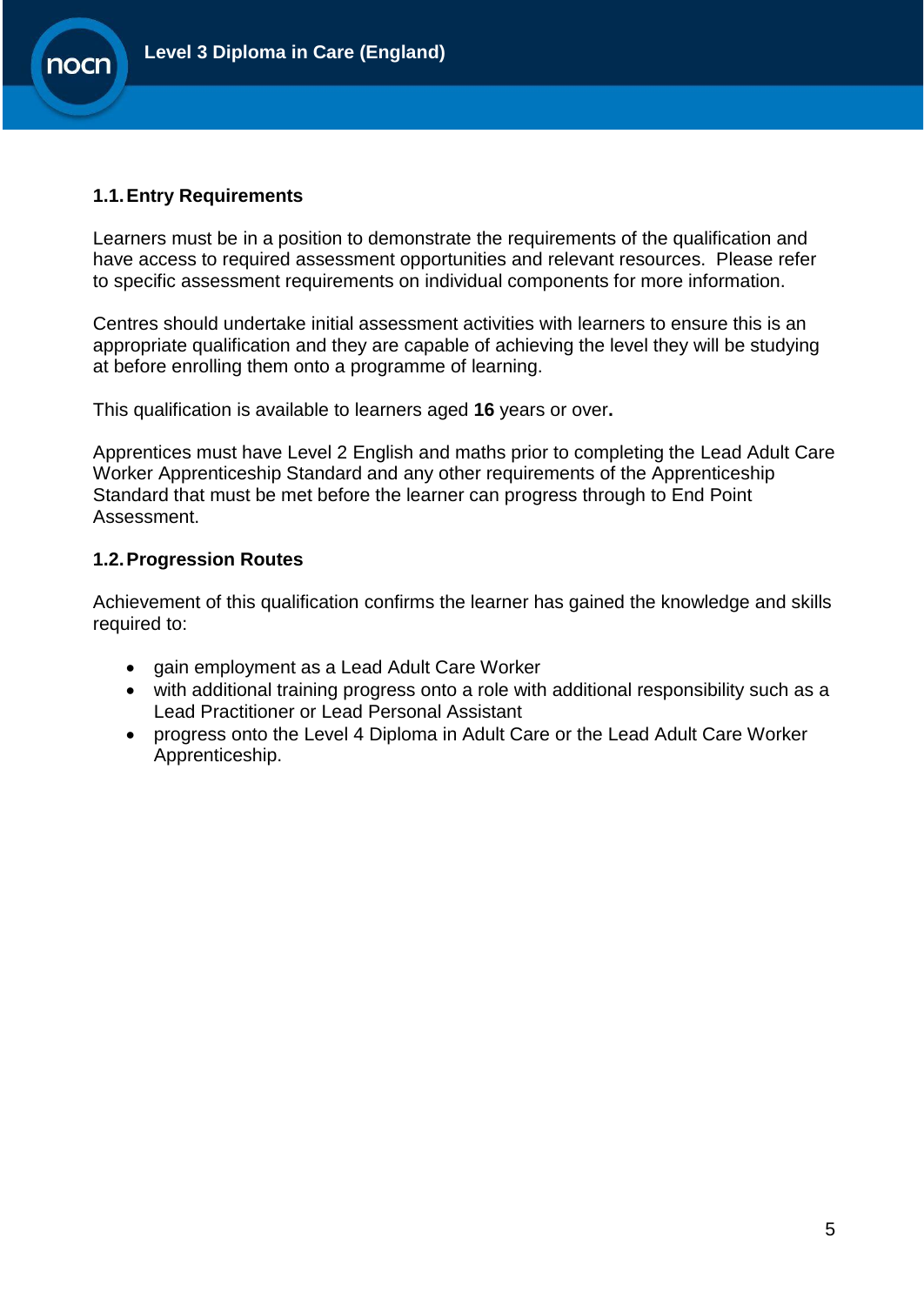# <span id="page-5-0"></span>**2. Qualification Details**

#### <span id="page-5-1"></span>**2.1 Qualification Structure**

**nocr** 

The **NOCN Level 3 Diploma in Adult Care (England)** is a **58** credit qualification with a Total Qualification Time (TQT) of 580, including 337 Guided Learning Hours (GLH).

Learners **must** achieve all **28** credits from the **9** mandatory units and a minimum of 30 credits from optional units.

The minimum number of credits to be achieved from Optional Group A Knowledge units is 2 credits.

The minimum number of credits to be achieved from Optional Group B Competence units is 16 credits.

The minimum number of credits to be achieved from Optional Group C Leadership units is 6 credits.

The minimum number of credits to be achieved at Level 3 or above is 35 credits.

**Mandatory Group** – The learner must achieve 28 credits from all nine units.

| <b>Component Title</b>                                               | Level          | <b>Credit</b><br><b>Value</b> | <b>Unit Code</b> |
|----------------------------------------------------------------------|----------------|-------------------------------|------------------|
| Duty of Care in Care Settings                                        | 3              |                               | F/616/3082       |
| <b>Promote Communication in Care Settings</b>                        | 3              | 3                             | A/616/2626       |
| Promote Effective Handling of Information in<br><b>Care Settings</b> | 3              | $\overline{2}$                | T/616/2639       |
| Promote Equality and Inclusion in Care<br>Settings                   | 3              | $\overline{2}$                | R/616/3152       |
| Promote Health, Safety and Wellbeing in<br><b>Care Settings</b>      | 3              | 6                             | M/616/2574       |
| Promote Person-centred Approaches in Care<br>Settings                | 3              | 6                             | M/616/3157       |
| Promote Personal Development in Care<br>Settings                     | 3              | 3                             | Y/616/2505       |
| Responsibilities of a Care Worker                                    | $\overline{2}$ | $\overline{2}$                | L/616/2632       |
| Safeguarding and Protection in Care Settings                         | $\overline{2}$ | 3                             | M/616/2509       |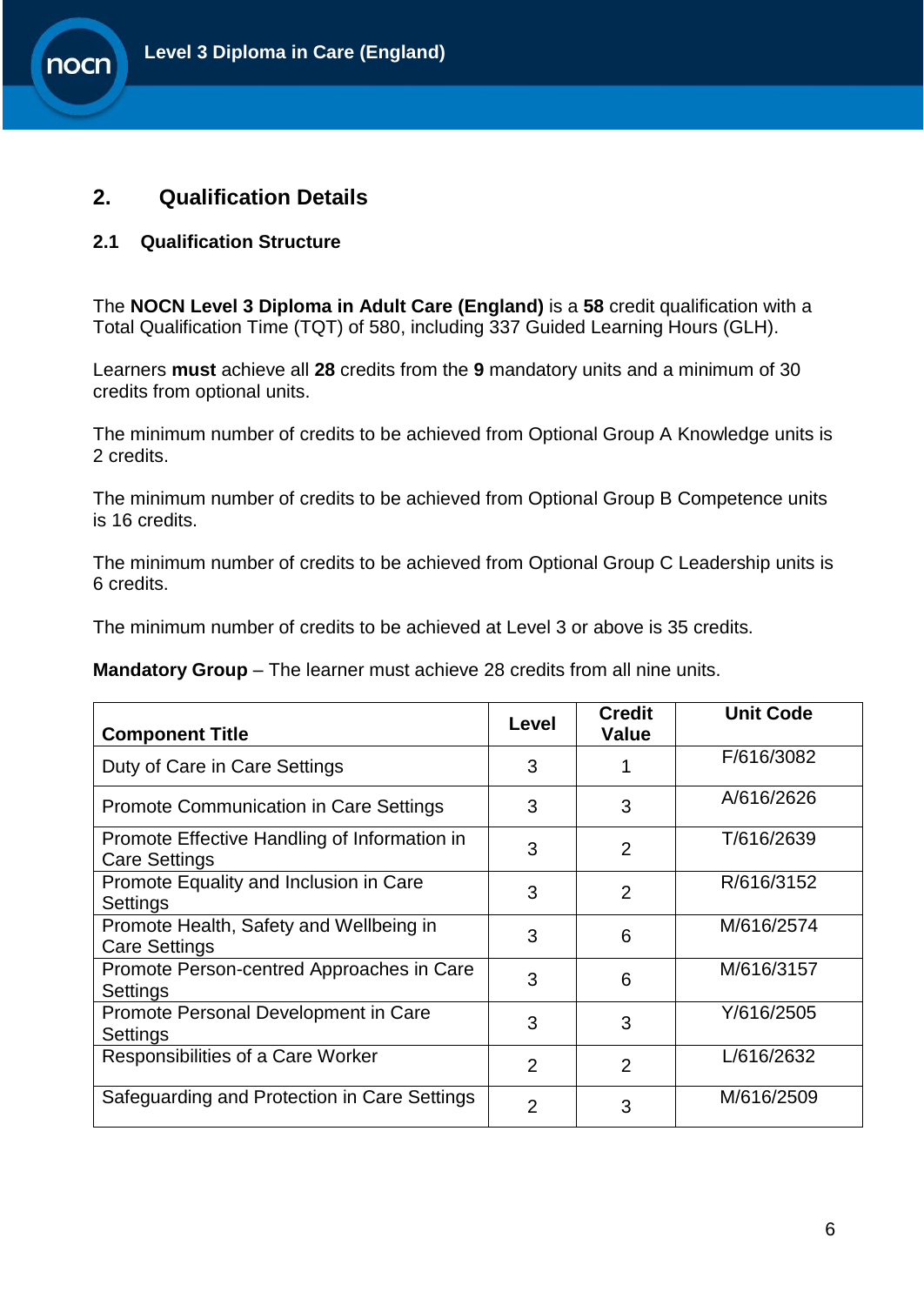

**Optional Group A** – Optional Knowledge Units. The learner must achieve a minimum of 2 credits.

The units in this group are optional; learners may take any combination of them to achieve the requirements of this qualification. Apprentices and Employers are able to select any combination of units which best fits the apprentice's workplace or specialism.

| <b>Component Title</b>                                                                                                 | Level          | <b>Credit</b><br><b>Value</b> | <b>Unit Code</b> |
|------------------------------------------------------------------------------------------------------------------------|----------------|-------------------------------|------------------|
| Awareness of the Mental Capacity Act 2005                                                                              | 3              | 3                             | Y/616/2665       |
| <b>Diabetes Awareness</b>                                                                                              | 3              | 6                             | Y/617/1737       |
| End of Life and Dementia Care                                                                                          | 3              | 2                             | A/616/3100       |
| Introduction to Personalisation in Social Care                                                                         | 3              | 3                             | K/601/9493       |
| Principles of Supporting Individuals with a<br>Learning Disability Regarding Sexuality and<br><b>Sexual Health</b>     | 3              | 3                             | A/601/6274       |
| Principles of Supporting Young People with a<br>Disability to Make the Transition into<br>Adulthood                    | 3              | 3                             | M/601/7227       |
| Purpose and Principles of Independent<br>Advocacy                                                                      | 3              | $\overline{4}$                | M/502/3146       |
| <b>Stroke Awareness</b>                                                                                                | $\overline{2}$ | 3                             | D/617/1738       |
| The Principles of Infection and Control                                                                                | $\overline{2}$ | 3                             | L/616/2663       |
| Understand How to Provide Support When<br>Working in End of Life Care                                                  | 3              | $\overline{4}$                | Y/503/8689       |
| Understand How to Support Individuals with<br><b>Autistic Spectrum Conditions</b>                                      | 3              | 3                             | T/601/5317       |
| <b>Understand Mental Health Interventions</b>                                                                          | 3              | $\overline{4}$                | K/616/3089       |
| <b>Understand Mental Health Problems</b>                                                                               | 3              | 3                             | M/616/2641       |
| <b>Understand Mental Well-Being and Mental</b><br><b>Health Promotion</b>                                              | 3              | 3                             | A/616/2576       |
| <b>Understand Models of Disability</b>                                                                                 | 3              | 3                             | F/601/3473       |
| <b>Understand Physical Disability</b>                                                                                  | 3              | 3                             | J/601/6150       |
| <b>Understand Sensory Loss</b>                                                                                         | 3              | 3                             | M/601/3467       |
| Understand the Administration of Medication<br>to Individuals with Dementia Using a Person-<br><b>Centred Approach</b> | 3              | 2                             | K/601/9199       |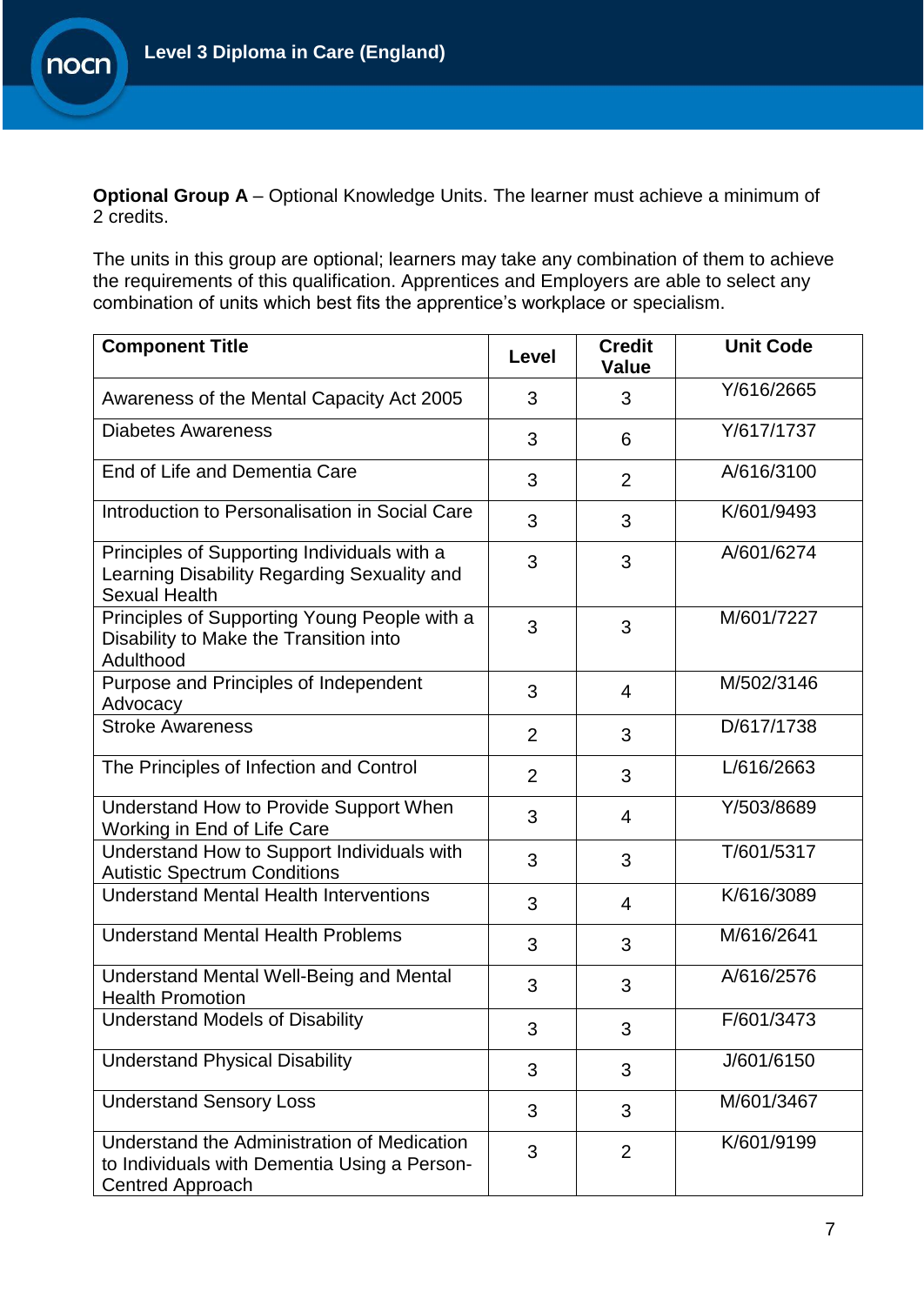| Understand the Context of Supporting<br>Individuals with Learning Disabilities                 | 3 |   | Y/616/3315 |
|------------------------------------------------------------------------------------------------|---|---|------------|
| Understand the Diversity of Individuals with<br>Dementia and the Importance of Inclusion       | 3 | 3 | Y/601/3544 |
| Understand the Impact of Acquired Brain<br>Injury on Individuals                               | 3 | 3 | Y/601/6167 |
| Understand the Legal, Policy and Service<br>Framework in Mental Health                         | 3 | 5 | A/616/2643 |
| Understand the Process and Experience of<br>Dementia                                           | 3 | 3 | J/616/2628 |
| Understand the Role of Communication and<br>Interactions with Individuals who have<br>Dementia | 3 | 3 | L/601/3539 |

**Optional Group B** – Optional Competence Units. The learner must achieve a minimum of 16 credits.

The units in this group are optional; learners may take any combination of them to achieve the requirements of this qualification. Apprentices and Employers are able to select any combination of units which best fits the apprentice's workplace or specialism.

| <b>Component Title</b>                                                                                              | Level | <b>Credit</b><br><b>Value</b> | <b>Unit Code</b> |
|---------------------------------------------------------------------------------------------------------------------|-------|-------------------------------|------------------|
| Administer Medication to Individuals and<br><b>Monitor the Effects</b>                                              | 3     | 5                             | J/616/3150       |
| Assess the Needs of Carers and Families                                                                             | 3     | 4                             | T/504/2216       |
| Carry Out Initial Assessments to Identify and<br><b>Prioritise the Needs of Substance Misusers</b>                  | 3     | 5                             | D/601/0662       |
| Contribute to Effective Team Working in<br>Health and Social Care or Children and<br><b>Young People's Settings</b> | 3     | 4                             | H/504/2194       |
| Contribute to Raising Awareness of Health<br><b>Issues</b>                                                          | 3     | 4                             | T/601/9027       |
| Contribute to Supporting Individuals with a<br>Learning Disability to Access Healthcare                             | 2     | 3                             | J/602/0036       |
| Develop and Sustain Effective Working<br>Relationships with Staff in Other Agencies                                 | 3     | 4                             | R/601/3526       |
| Enable Individuals to Develop Strategies to<br>Manage their Behaviour                                               | 3     | 8                             | M/616/3031       |
| Enable Rights and Choices of Individuals with<br>Dementia whilst Minimising Risk                                    | 3     | 4                             | A/601/9191       |
| Engage in Personal Development in Health,<br>Social Care or Children's and Young People's<br>Settings               | 3     | 3                             | F/508/2590       |
| Equality, Diversity and Inclusion in Dementia<br><b>Care Practice</b>                                               | 3     | 4                             | F/601/4686       |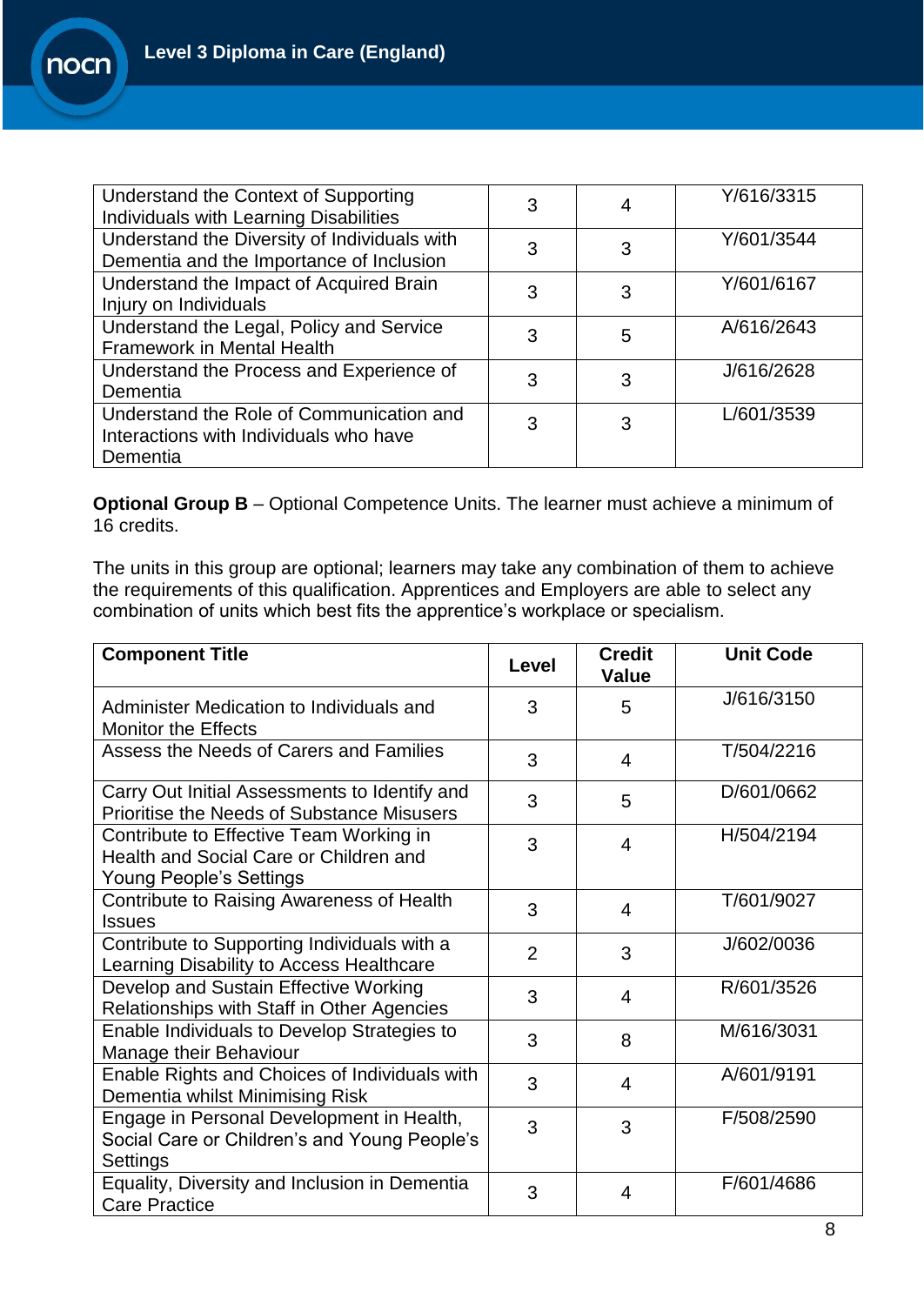| <b>Facilitate Learning and Development</b><br>Activities to Meet Individual Needs and<br>Preferences | 3              | 5              | M/616/3028 |
|------------------------------------------------------------------------------------------------------|----------------|----------------|------------|
| Facilitate Person Centred Assessment,<br>Planning, Implementation and Review                         | 3              | 6              | H/601/8049 |
| <b>Implement Therapeutic Group Activities</b>                                                        | 3              | $\overline{4}$ | T/616/2544 |
| Increase Awareness About Drugs, Alcohol or<br>Other Substances with Individuals and<br>Groups        | 3              | $\overline{7}$ | H/501/0586 |
| Interact With and Support Individuals Using<br>Telecommunications                                    | 3              | 5              | M/616/3319 |
| Maintaining the Independent Advocacy<br>Relationship                                                 | 3              | 6              | A/502/3148 |
| Managing Symptoms in End of Life Care                                                                | 3              | $\overline{4}$ | J/616/3049 |
| Move and Position Individuals in Accordance<br>with their Care Plan                                  | $\overline{2}$ | 4              | L/616/2629 |
| <b>Obtain and Test Capillary Blood Samples</b>                                                       | 3              | $\overline{4}$ | H/616/3107 |
| Obtain and Test Specimens from Individuals                                                           | $\overline{2}$ | $\overline{2}$ | Y/616/2634 |
| <b>Obtain Venous Blood Samples</b>                                                                   | 3              | 3              | M/616/2543 |
| Prepare Environments and Resources for<br>Use During Healthcare Activities                           | $\overline{2}$ | 3              | R/601/8824 |
| Prepare For and Carry Out Extended Feeding<br><b>Techniques</b>                                      | 3              | $\overline{4}$ | H/616/2510 |
| Promote Effective Communication with<br>Individuals with Sensory Loss                                | 3              | $\overline{4}$ | K/601/3483 |
| Promote Nutrition and Hydration in Health<br>and Social Care Settings                                | 3              | 4              | T/503/2575 |
| <b>Promote Positive Behaviour</b>                                                                    | 3              | 6              | R/616/2566 |
| Provide Services to those Affected by<br>Someone Else's Substance Use                                | 3              | $\overline{4}$ | M/601/0682 |
| <b>Provide Support for Journeys</b>                                                                  | $\overline{2}$ | $\overline{2}$ | A/601/8025 |
| Provide Support to Individuals to Continue<br><b>Recommended Therapies</b>                           | 3              | 3              | M/616/2512 |
| Provide Support to Maintain and Develop<br><b>Skills for Everyday Life</b>                           | 3              | 4              | L/616/3022 |
| Provide Support to Manage Pain and<br><b>Discomfort</b>                                              | $\overline{2}$ | $\overline{2}$ | K/616/2654 |
| Recognise Indications of Substance Misuse<br>and Refer Individuals to Specialists                    | 3              | $\overline{4}$ | F/616/3051 |
| Support Effective Communication with<br>Individuals with a Sensory Loss                              | $\overline{2}$ | 3              | J/617/1734 |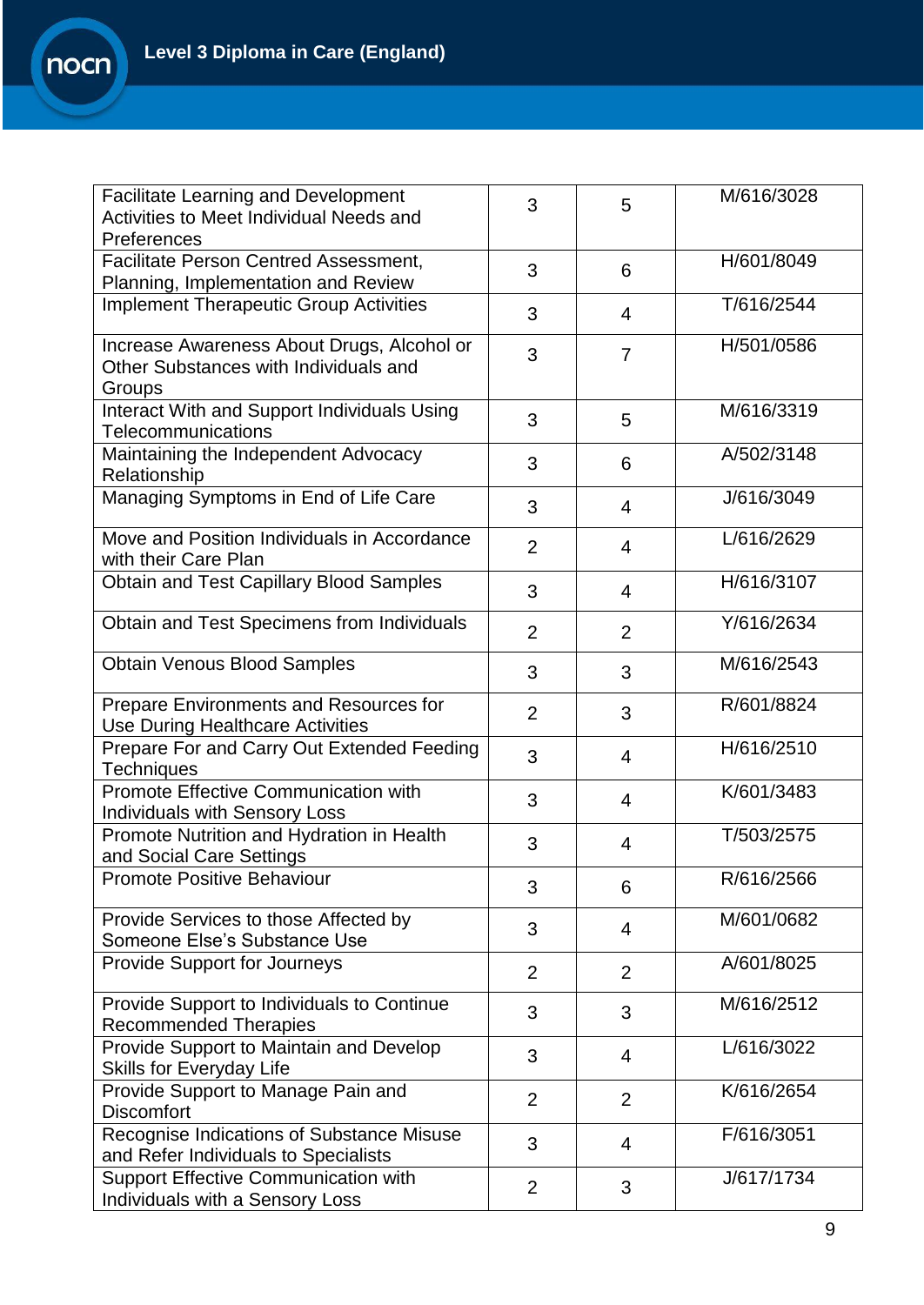| Support Families Who are Affected by<br><b>Acquired Brain Injury</b>      | 3              | 3              | M/601/5817 |
|---------------------------------------------------------------------------|----------------|----------------|------------|
| Support Independence in the Tasks of Daily<br>Living                      | 2              | 5              | Y/616/3105 |
| Support Individuals at the End of Life                                    | 3              | 6              | K/616/3108 |
| Support Individuals During a Period of<br>Change                          | 3              | $\overline{4}$ | Y/616/3055 |
| Support Individuals in the Use of Assistive<br>Technology                 | $\overline{4}$ | $\overline{4}$ | J/601/3541 |
| Support Individuals Through Detoxification<br>Programmes                  | 3              | 3              | K/501/0590 |
| Support Individuals to Access and Manage<br><b>Direct Payments</b>        | $\overline{4}$ | $\overline{4}$ | F/616/2594 |
| Support Individuals to Access and Use<br><b>Services and Facilities</b>   | 3              | $\overline{4}$ | D/616/2568 |
| Support Individuals to Access Education,<br><b>Training or Employment</b> | $\overline{4}$ | $\overline{4}$ | T/616/2589 |
| Support Individuals to Develop and Run<br><b>Support Groups</b>           | 3              | 3              | Y/616/2598 |
| Support Individuals to Live at Home                                       | 3              | $\overline{4}$ | Y/616/3156 |
| <b>Support Individuals to Manage Continence</b>                           | 2              | 3              | F/616/2630 |
| Support Individuals to Manage their Finances                              | 3              | 3              | H/616/2541 |
| Support Individuals Who are Bereaved                                      | 3              | 4              | D/616/2506 |
| Support Individuals Who are Distressed                                    | $\overline{2}$ | 3              | D/616/3025 |
| Support Individuals Who are Substance<br><b>Users</b>                     | 3              | $\overline{7}$ | A/601/0670 |
| Support Individuals With a Learning Disability<br>to Access Healthcare    | 3              | 3              | J/601/8657 |
| Support Individuals With Autistic Spectrum<br>Conditions                  | 3              | $\overline{4}$ | M/504/2196 |
| Support Individuals With Cognition or<br><b>Learning Difficulties</b>     | 3              | 5              | Y/616/3038 |
| Support Individuals With Multiple Conditions<br>and/or Disabilities       | 3              | $\overline{4}$ | A/601/5190 |
| <b>Support Individuals With Self-Directed</b><br>Support                  | 3              | 5              | J/602/0053 |
| Support Person-Centred Thinking and<br>Planning                           | 3              | 5              | A/601/7215 |
| <b>Support Positive Risk Taking for Individuals</b>                       | 3              | 4              | A/616/3033 |
| Support the Assessment of Individuals with<br><b>Sensory Loss</b>         | 3              | 3              | R/601/3543 |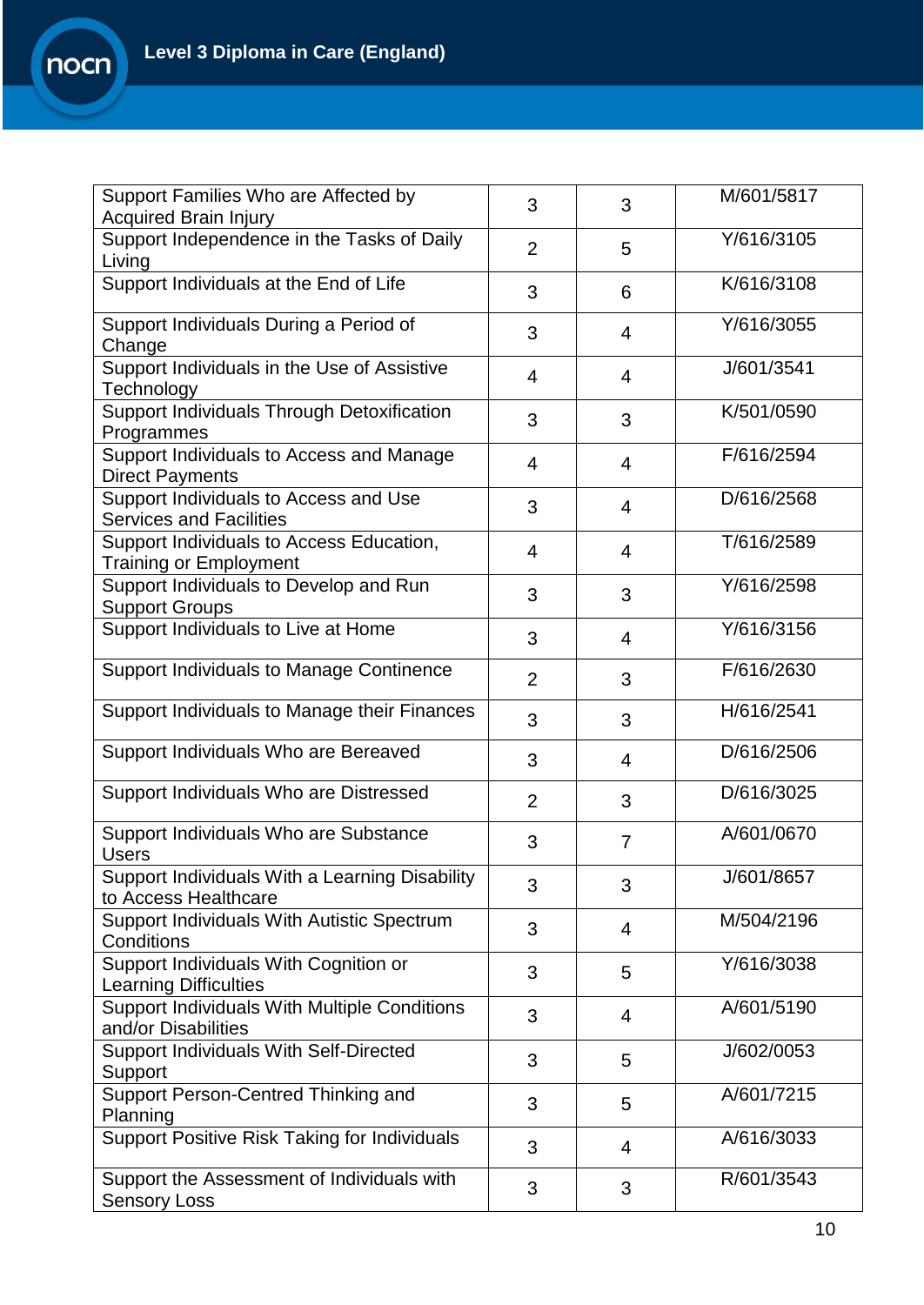| Support the Development of Community<br>Partnerships                                     | 4              | 5              | M/601/9494 |
|------------------------------------------------------------------------------------------|----------------|----------------|------------|
| Support Use of Medication in Social Care<br>Settings                                     | 3              | 5              | F/601/4056 |
| Supporting Infection Prevention and Control<br>in Care Settings                          | 3              | $\overline{2}$ | R/504/2207 |
| Understand and Enable Interaction and<br>Communication with Individuals with<br>Dementia | $\overline{2}$ | 3              | A/601/9434 |
| Understand and Meet the Nutritional<br>Requirements of Individuals with Dementia         | 3              | 3              | T/601/9187 |
| Undertake Agreed Pressure Area Care                                                      | 2              | 4              | D/616/3106 |
| Undertake Physiological Measurements                                                     | 3              | 3              | D/616/3087 |
| Work in Partnership with Families to Support<br>Individuals                              | 3              | 3              | L/616/2596 |

**Optional Group C** – Optional Leadership Units. The learner must achieve a minimum of 6 credits from this group.

The units in this group are optional; learners may take any combination of them to achieve the requirements of this qualification. Apprentices and Employers are able to select any combination of units which best fits the apprentice's workplace or specialism.

| <b>Component Title</b>                          | Level | <b>Credit</b><br><b>Value</b> | <b>Unit Code</b> |
|-------------------------------------------------|-------|-------------------------------|------------------|
| Develop and Implement an Operational Plan       | 4     | 5                             | Y/506/1955       |
| Develop and Maintain Professional Networks      | 4     | 3                             | J/506/1949       |
| Encourage Innovation                            | 3     | 4                             | J/506/2292       |
| <b>Encourage Learning and Development</b>       | 4     | 3                             | M/506/1962       |
| Implement Change                                | 3     | 5                             | T/506/1929       |
| Manage Individuals' Performance                 | 3     | 4                             | J/506/1921       |
| Manage Personal and Professional<br>Development | 3     | 3                             | T/506/2952       |
| Prepare for and Support Quality Audits          | 4     | 3                             | K/506/1992       |
| Principles of Leadership and Management         | 3     | 8                             | F/506/2596       |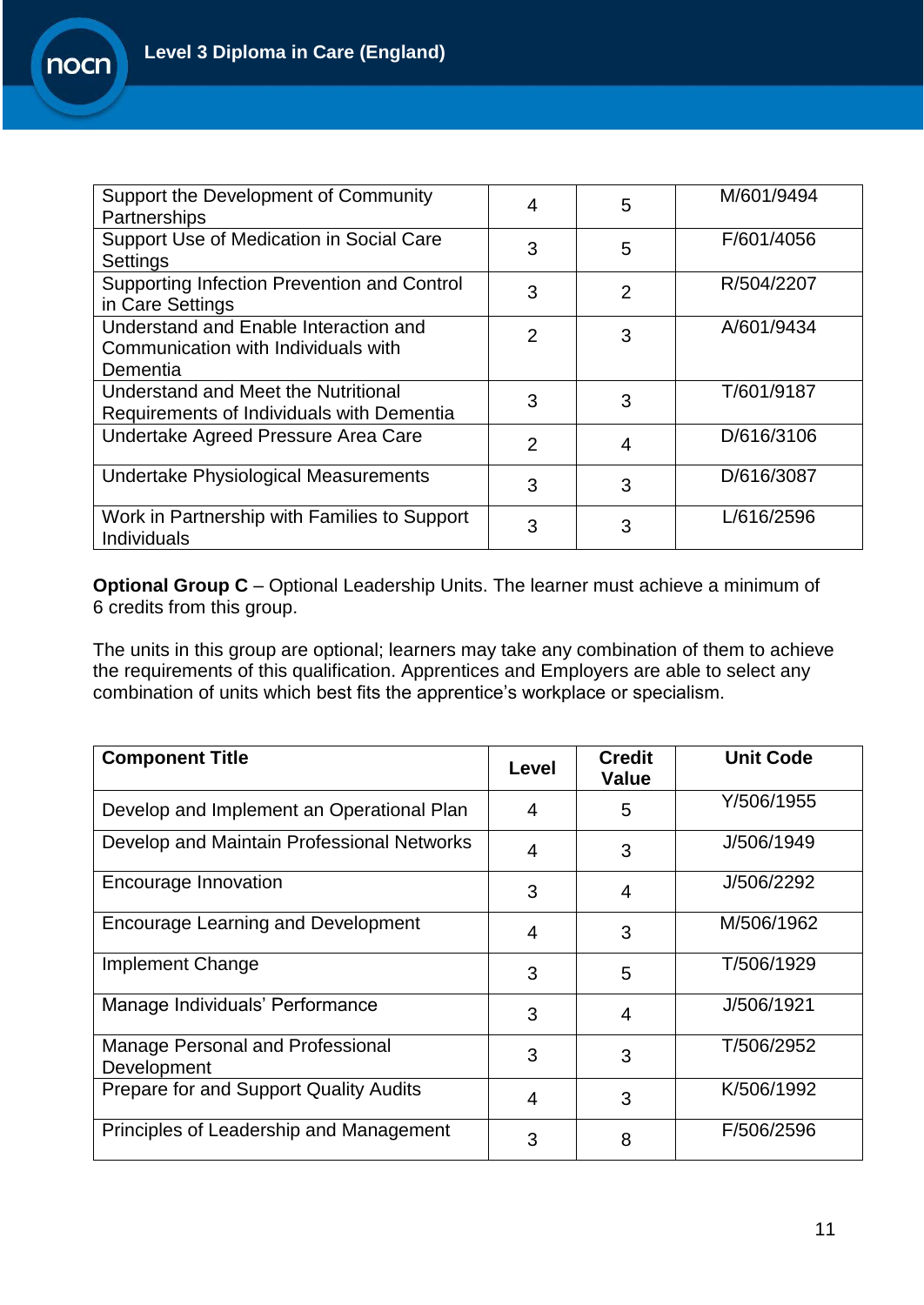

#### **Barred Unit Combinations**

*F/601/4686 Equality, Diversity and Inclusion in Dementia Care Practice*

is barred for use with:

*Y/601/3544 Understand the Diversity of Individuals with Dementia and the Importance of Inclusion.* 

and:

*A/601/9191 Enable Rights and Choices of Individuals with Dementia whilst Minimising Risk* 

### <span id="page-11-0"></span>**2.2 Total Qualification Time (TQT)**

Through consultation with users, TQT has been agreed by considering the total number of learning hours required for the average learner to achieve this qualification.

TQT is split into two areas:

- Guided Learning Hours (GLH):
	- o learning activity under the immediate guidance or supervision of a lecturer, supervisor, tutor or other appropriate provider of education or training
	- o includes the activity of being assessed if the assessment takes place under the immediate guidance or supervision of a lecturer, supervisor, tutor or other appropriate provider of education or training.
- Other Learning Hours (OLH):
	- o an estimate of the number of hours a learner will spend, as directed by (but not under the immediate guidance or supervision of) a lecturer, supervisor, tutor or other appropriate provider of education or training, including:
		- preparatory work
		- **self-study**
		- or any other form of education or training, including assessment.

Examples of GLH activities include:

- Classroom-based learning supervised by a teacher
- Work-based learning supervised by a teacher
- Live webinar or telephone tutorial with a teach in real time
- E-learning supervised by a teacher in real time
- All forms of assessment which take place under the immediate guidance or supervision of an appropriate provider of training
- Exam time.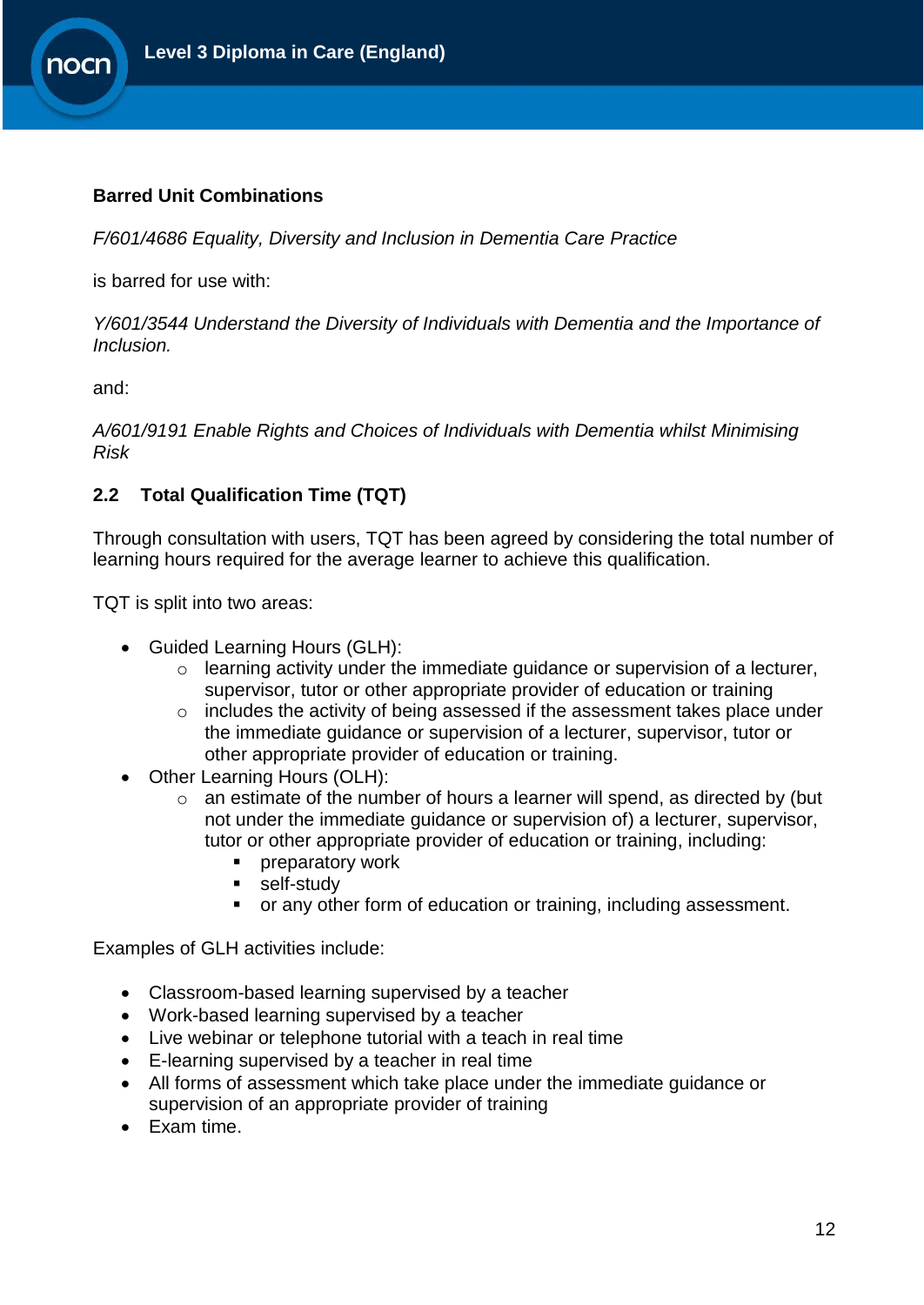

Examples of OLH activities include:

- Independent and unsupervised research/learning
- Unsupervised compilation of a portfolio of work experience
- Unsupervised e-learning
- Unsupervised e-assessment
- Unsupervised coursework
- Watching a pre-recorded podcast or webinar
- Unsupervised work-based learning

The agreed Total Qualification Time has been used to identify the qualification's Credit Value.

#### <span id="page-12-0"></span>**2.3 Assessment and Evidence**

This qualification is **internally** set and **internally** assessed. Assessment activity must ensure evidence of achievement against **all** of the assessment criteria specified within each component.

Centres must ensure that knowledge based learning is at the correct level for the qualification, and relevant to the work or events likely to be encountered in the course of a Healthcare Assistant/Support Worker or Adult Care Worker/Personal Assistant job role.

Assessment activities must be robust in that they are

- **Valid** Fit for purpose in that they are suitable for the identified assessment criteria and offer the learner the opportunity to demonstrate achievement at the required level.
- **Sufficient** Provide the opportunity for the learner to provide adequate evidence, showing full coverage of the requirements of the assessment criteria.
- **Reliable** Generate clear and consistent outcomes recognising that the activities may be applied to differing scenarios and in different contexts, with different learners. The evidence sought by the activity must be able to be assessed and result in assessment decisions that are consistent across all assessors and centres offering the qualification. Assessment activities should not deliberately offer an unfair advantage to or disadvantage specific groups of learners.

**Authentic** Evidence presented must be the learner's own work.

#### <span id="page-12-1"></span>**2.4 Fair and Equitable Assessment**

Assessment must be designed to be accessible and inclusive and the assessment methodology must be appropriate for individual assessment, giving due consideration to any assessment requirements attached to individual components.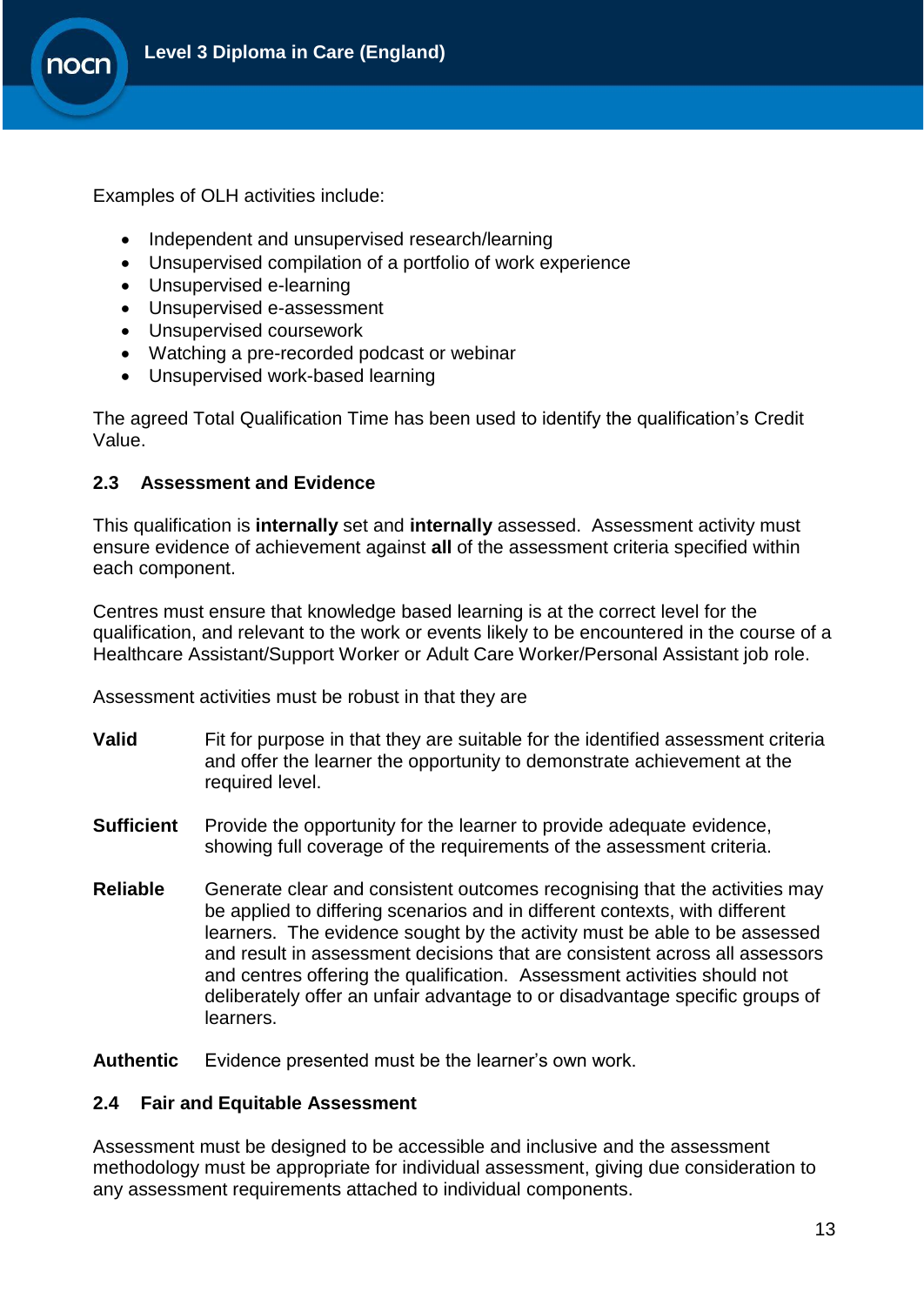#### <span id="page-13-0"></span>**2.5 Learners with Particular Requirements**

If you are a NOCN Recognised Centre and have learners with particular requirements, please see the **NOCN Reasonable Adjustments Policy and Procedure** within the Centres, NOCN Centres, Processes and Documents Section on [www.nocn.org.uk](http://www.nocn.org.uk/)

This policy gives clear guidance on the reasonable adjustments and arrangements that can be made to take account of disability or learning difficulty without compromising the assessment criteria.

The NOCN Centre Recognition process requires the centre to hold policy statements on Equal Opportunities, Diversity and Disability Discrimination which will be reviewed by NOCN. Please contact [assurance@nocn.org.uk](mailto:assurance@nocn.org.uk) for further details.

#### <span id="page-13-1"></span>**2.6 Recognised Prior Learning**

Recognising Prior Learning is an assessment process that recognises learning that has its origins in a learner's experience and/or previous formal and informal learning contexts. This includes knowledge and skills gained within school, college, university and outside formal learning situations such as through life, employment, apprenticeships and other work experiences.

NOCN is committed to the Recognition of Prior Learning (RPL) and has developed a policy and procedures to inform and support centres. This is available on the NOCN website at [www.nocn.org.uk](http://www.nocn.org.uk/)

#### <span id="page-13-2"></span>**2.7 Assessment and Evidence for the components**

<span id="page-13-3"></span>This qualification must be assessed in line with the current Skills for Care and Development Assessment Principles. The assessment principles for this qualification can be found below:

[https://www.skillsforcare.org.uk/Documents/Learning-and](https://www.skillsforcare.org.uk/Documents/Learning-and-development/Qualifications/SfCD-Assessment-Principles-March-2016.pdf)[development/Qualifications/SfCD-Assessment-Principles-March-2016.pdf](https://www.skillsforcare.org.uk/Documents/Learning-and-development/Qualifications/SfCD-Assessment-Principles-March-2016.pdf)

Centres can use the following assessment methods:

- Direct Observation of Performance in the Work Environment (this must be the main source of evidence for the skills based assessments)
- Practical examination
- Examining Products of Work
- Oral / Written Questioning
- Discussion with the Learner
- Use of Others (Witness Testimony)
- Looking at Learner Statements
- Recognising Prior Learning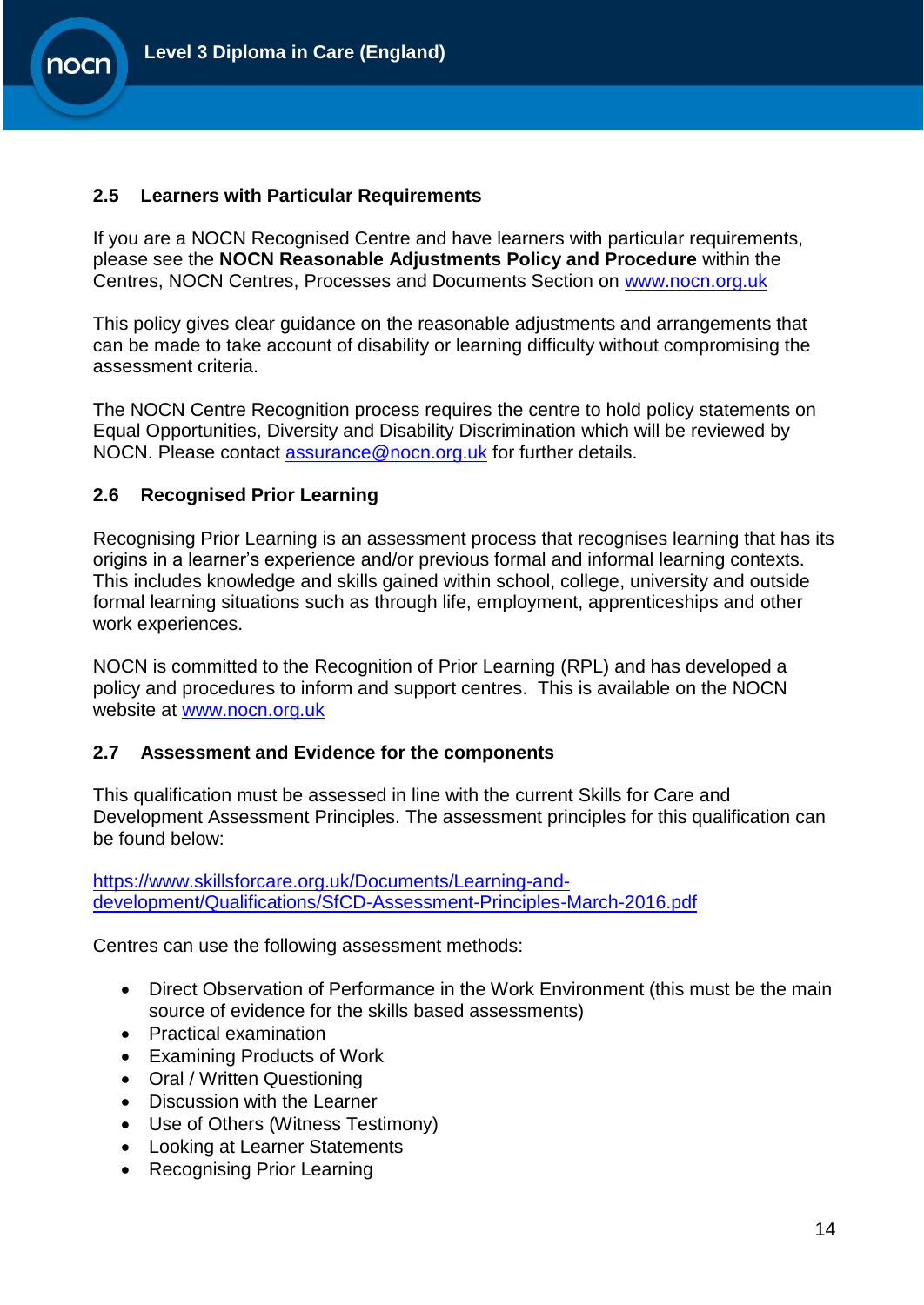

- Simulation (where specified in the unit assessment requirements and then only where evidence cannot be generated through normal work activity.)
- Skills Tests
- Assignments
- Projects.
- Case Studies

Which can be presented in a portfolio of evidence.

Forms and guidance for gathering learner evidence against the individual assessment criteria are available for download in Word format on the NOCN website: [http://www.nocn.org.uk/qualifications\\_and\\_units/additional\\_qualification\\_documents.](http://www.nocn.org.uk/qualifications_and_units/additional_qualification_documents)

Alternatively, centres can use their own paperwork provided they ensure that the learners' work is ordered and portfolio references provided as required.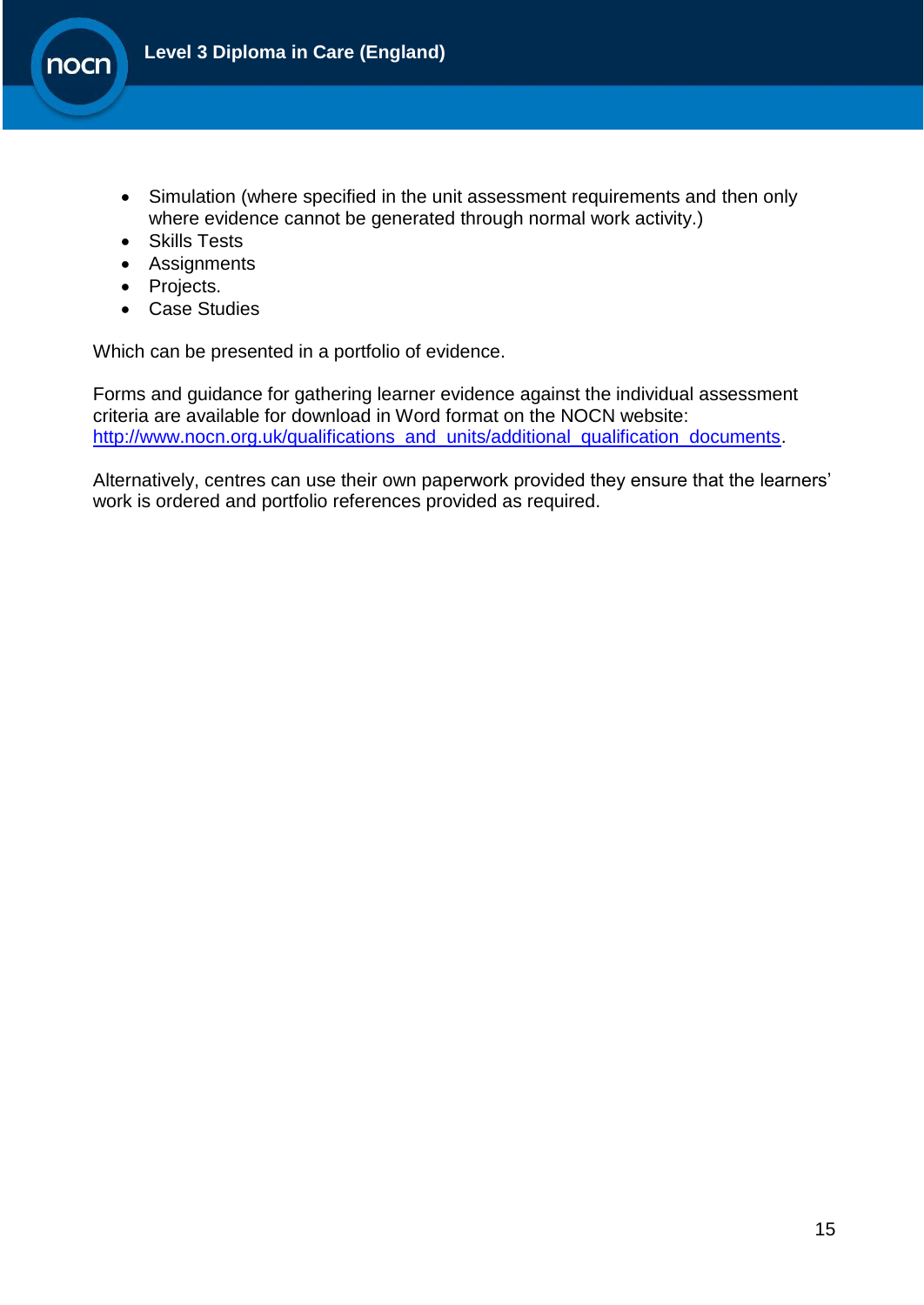

## **3. Centre Information**

**nocn** 

#### <span id="page-15-0"></span>**3.1 Required Resources for Delivering the Qualification**

As part of the requirement to deliver this qualification, staff undertaking roles as part of the delivery and assessment of the qualification must meet specified requirements.

- <span id="page-15-1"></span>3.1.1 Tutor Requirements
- NOCN expects that tutors are technically competent/subject matter experts in the specific topic they are delivering, hold or be registered as working towards, a recognised education and training qualification, have experience of delivering training within this subject area. The minimum expectation is that the level of competence of the Tutor should be at the same level as the training that is to be delivered.

#### <span id="page-15-2"></span>3.1.2 Assessor Requirements

- Assessor requirements are set out in the current Skills for Care and Development Assessment Principles. Additionally, NOCN expects that assessors have experience of carrying out assessment activities and hold, or be registered as working towards, a recognised assessing qualification, such as the Level 3 Certificate in Assessing Vocational Achievement (or a predecessor qualification such as D32/33 or A1). The minimum expectation is that the level of competence of the Assessor should be at the same level as the qualification being assessed.
- <span id="page-15-3"></span>3.1.3 Internal Quality Assurer Requirements

NOCN requires centres to have internal quality assurance policies and procedures in place to ensure that decisions made by Assessors are appropriate, consistent, fair and transparent, and that they do not discriminate against any learner. The policies and procedures must be sufficient to secure the quality of the award, ensuring validity, reliability and consistency.

• Internal quality assurer requirements are set out in the current Skills for Care and Development Assessment Principles.

Additionally, NOCN expects that an Internal Quality Assurers have experience in carrying out internal quality assurance activities and hold, or be registered as working towards, a recognised Internal Quality Assurance qualification, such as the Level 4 Award in the Internal Quality Assurance of Assessment Processes and Practices or the Level 4 Certificate in Leading the Internal Quality Assurance of Assessment Processes and Practices (or a predecessor qualification such as D34 or V1). The minimum expectation is that the level of competence should be at the same level as the qualification being quality assured.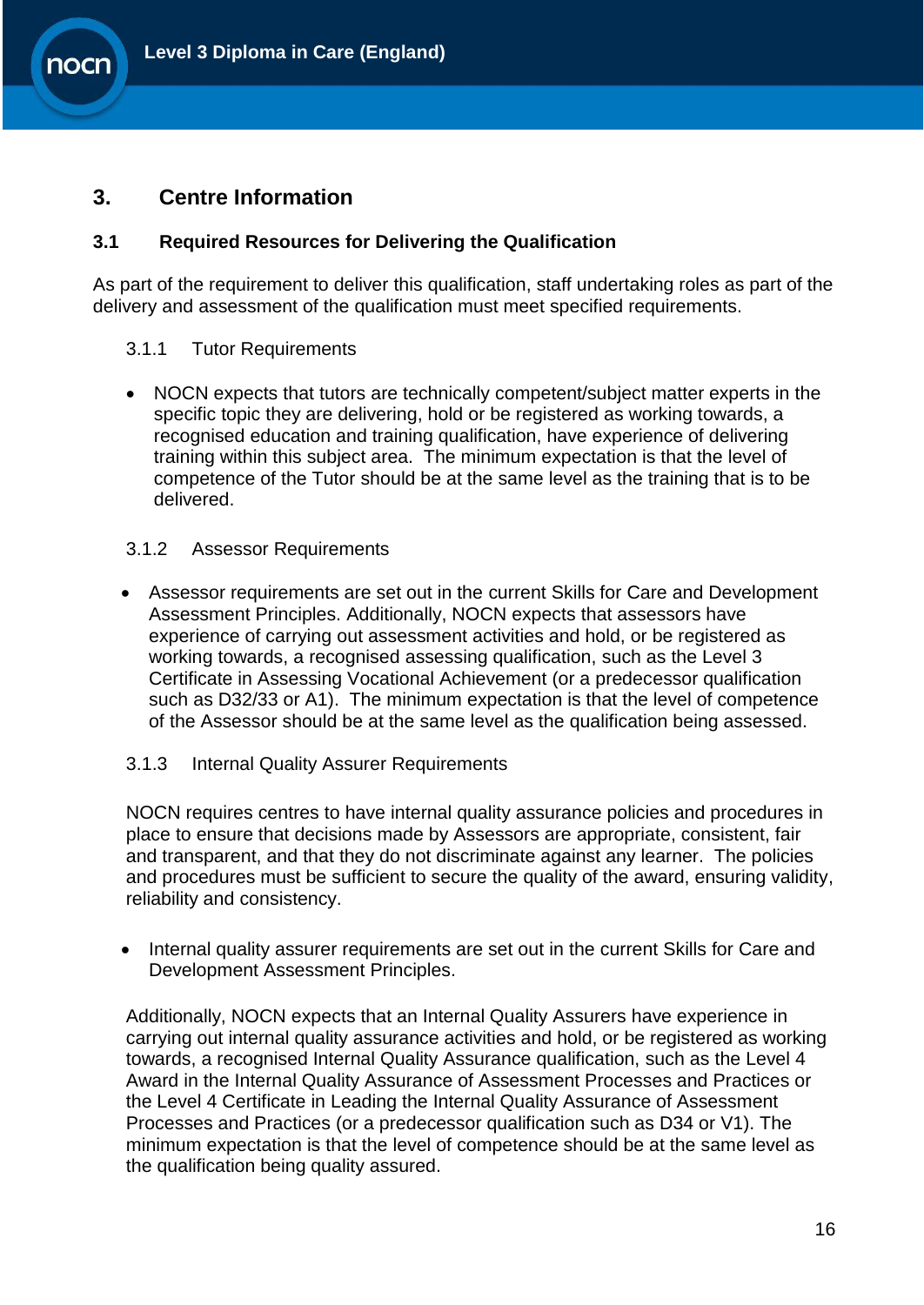

NOCN supports and recognises Centres' internal quality assurance systems which support the above; any system should include standardisation and sharing of good practice.

Centre staff may undertake more than one role, e.g. tutor, assessor or internal quality assurer, but they **cannot** carry out any quality assurance on work that they have previously assessed.

#### <span id="page-16-0"></span>3.1.4 Continuing Professional Development (CPD)

Centres are expected to support their staff, ensuring that their subject knowledge remains current and that their members of staff are up to date with regards to best practice in delivery, assessment and quality assurance.

#### <span id="page-16-1"></span>3.1.5 External Quality Assurance

Once recognised as a Centre, NOCN will allocate an External Quality Assurer. The External Quality Assurer will have ongoing responsibility for monitoring the Centre's compliance with the requirements of centre recognised status.

The External Quality Assurer will make regular visits to all Centres. During these visits he/she will:

- $\triangleright$  Monitor the Centre's compliance with the Centre Recognition agreement by reviewing course documentation, meeting managers, tutors, internal quality assurers, learners and administrative staff.
- $\triangleright$  Verify recommendations for achievement submitted by the centre via Quartzweb.

Refer to the **NOCN Quality Assurance User Guide** for further information on the External Quality Assurance process.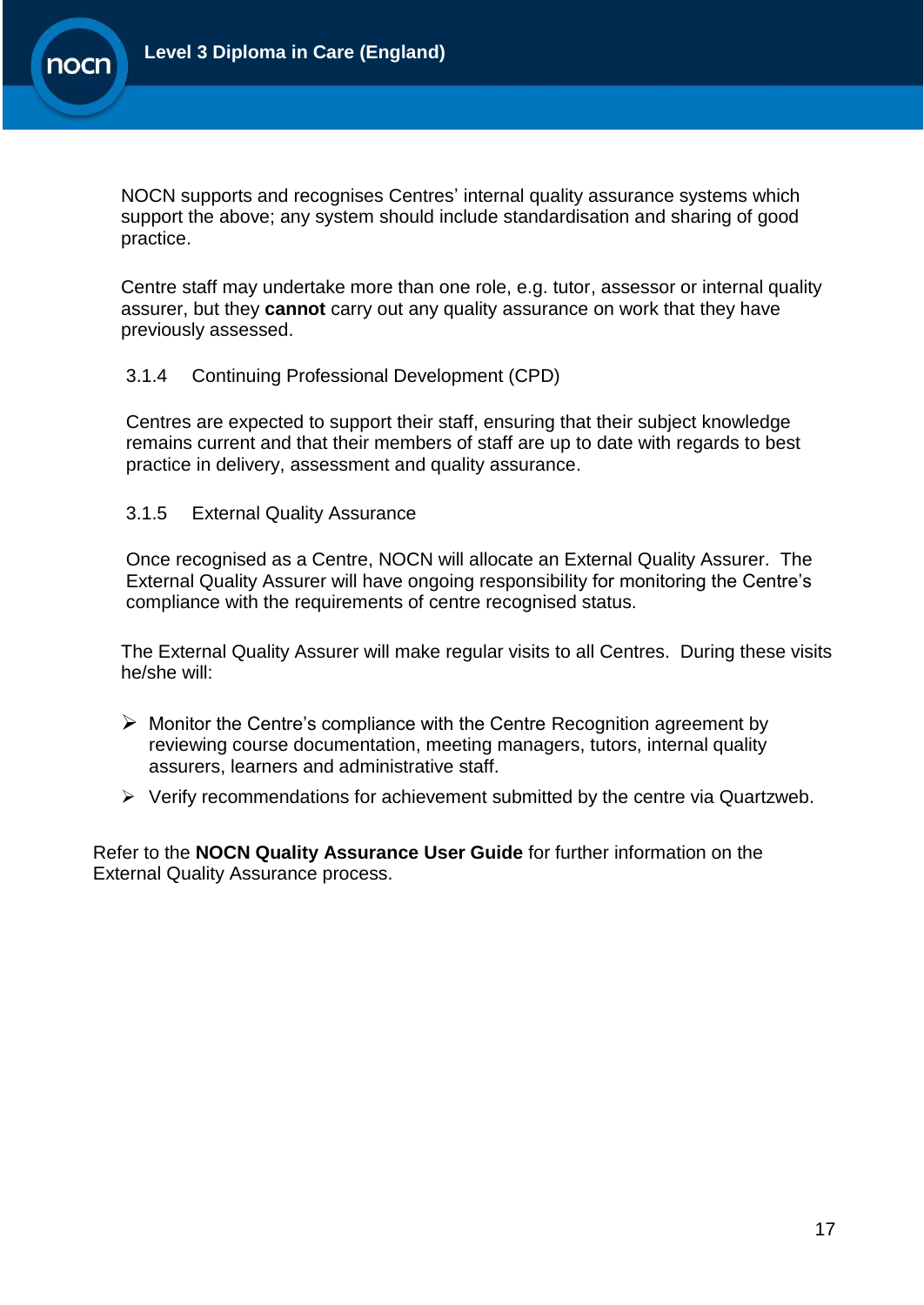

#### <span id="page-17-0"></span>**3.2 Offering the qualification**

#### **Existing Centres**

nocn

If you are already recognised to offer NOCN qualifications and would like more information about offering this qualification**,** please contact: [business-enquiries@nocn.org.uk.](mailto:business-enquiries@nocn.org.uk)

Use Horizon to add this qualification to your centre.

#### **New Centres**

If you are interested in offering this qualification**,** but are not yet a NOCN Approved Centre and would like more information about becoming a NOCN centre and offering this qualification please see **Become a Registered Centre** on our website <https://www.nocn.org.uk/customers/nocn-centres/> and click Become a Centre.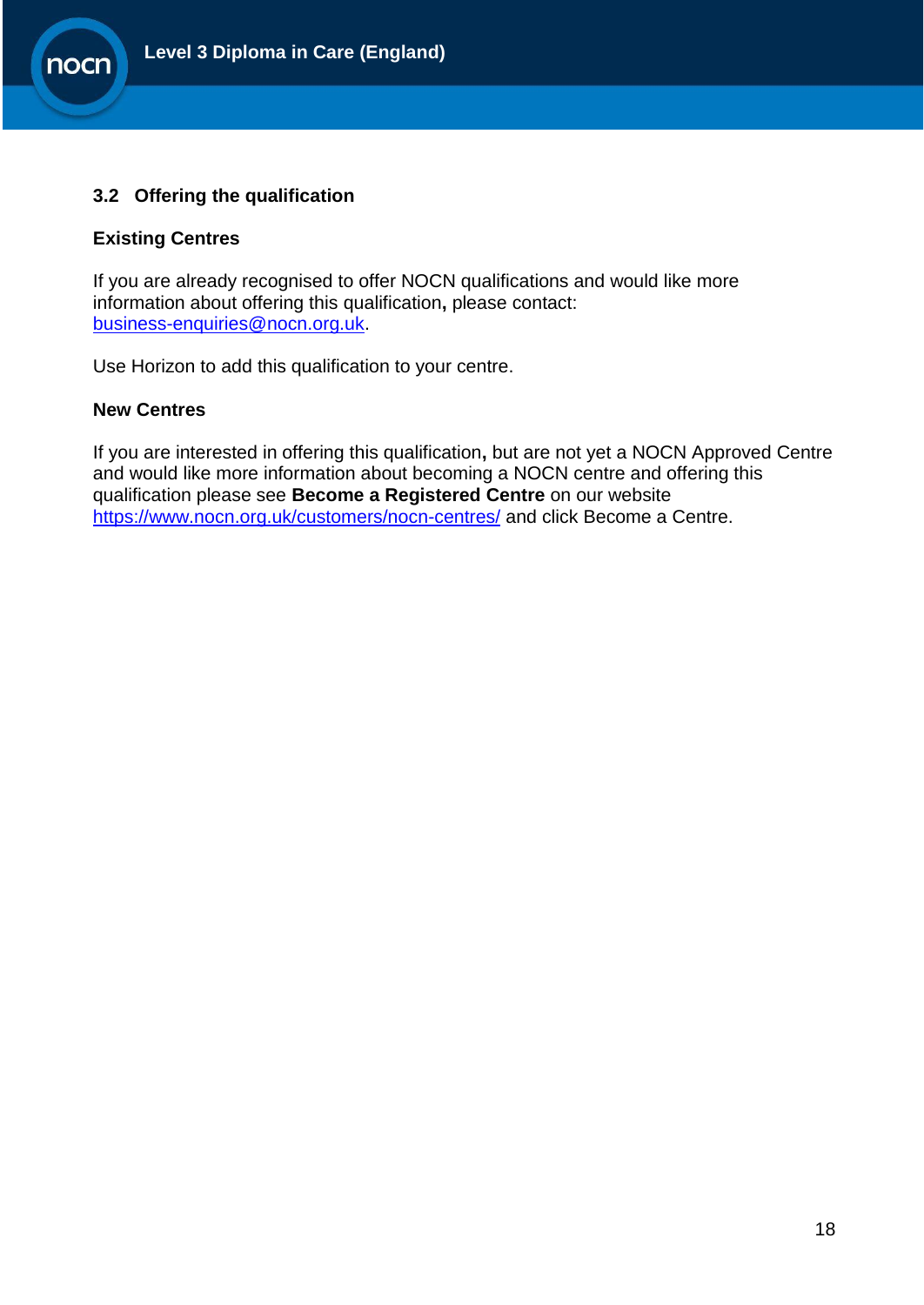

## <span id="page-18-0"></span>**4. Component Information**

nocn

This qualification consists of **nine mandatory** units and a choice from **ninety-nine** optional units.

To achieve this qualification a learner **must** provide evidence of learning and achievement against **all** of the assessment criteria within each unit. However a number of assessment criteria can be taught and assessed through one activity using holistic assessment which focuses on the whole work activity rather than specific component of a qualification.

The unit content for all mandatory units can be found in section 4.1. The optional unit content can be found in a separate unit document on the NOCN website.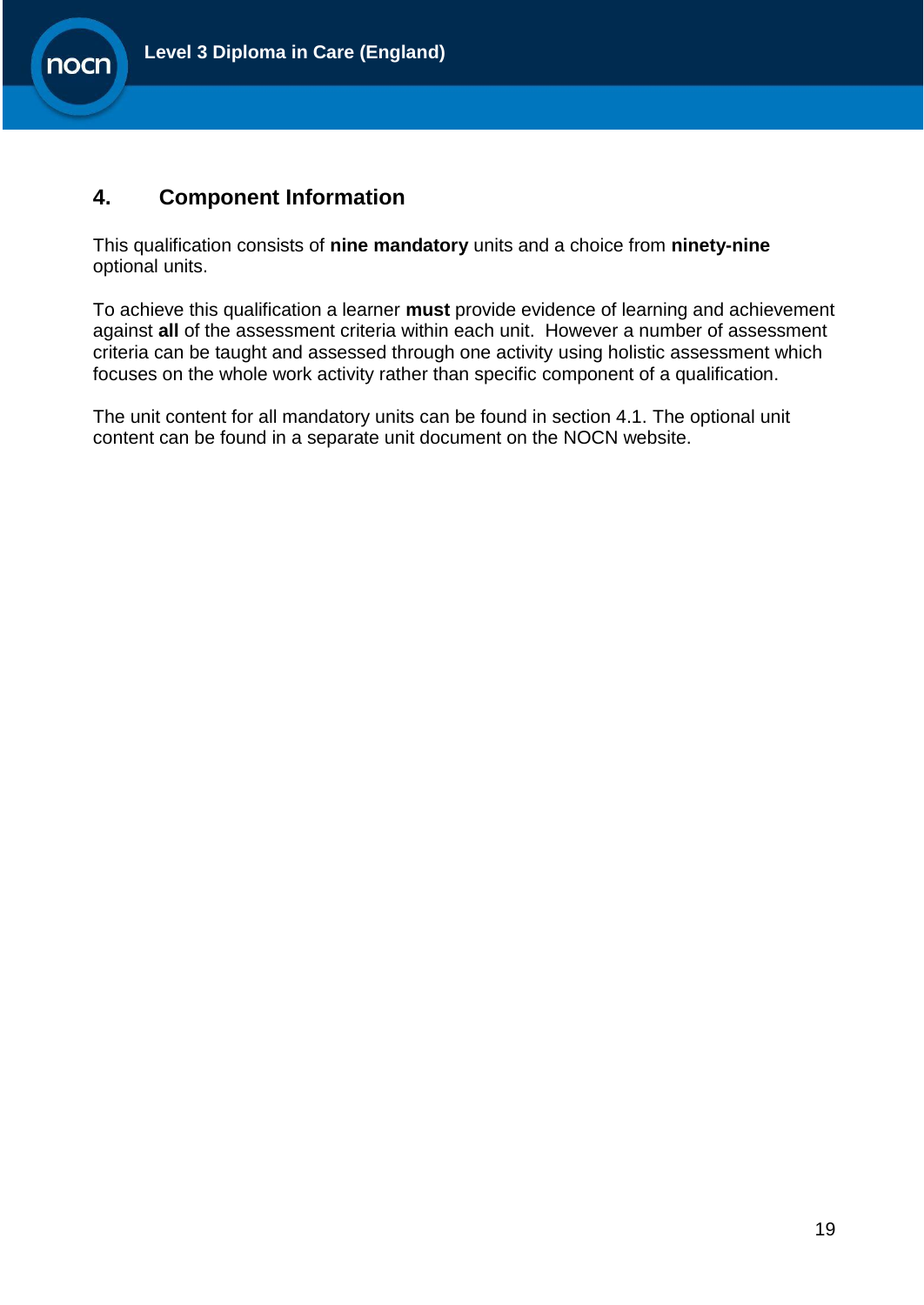# <span id="page-19-0"></span>**4.1 Mandatory Components**

nocn

| Title:                          | <b>Duty of Care in Care Settings</b>                                                                                           |
|---------------------------------|--------------------------------------------------------------------------------------------------------------------------------|
| Level:                          | 3                                                                                                                              |
| <b>Credit Value:</b>            | 1                                                                                                                              |
| GLH:                            | 8                                                                                                                              |
| <b>Ofqual Reference Number:</b> | F/616/3082                                                                                                                     |
| <b>Assessment Guidance:</b>     | This unit must be assessed in line with the relevant<br>assessment principles.                                                 |
|                                 | <b>Care settings</b> eg. adult, children and young people's health<br>settings and adult care settings.                        |
|                                 | Individual refers to someone requiring care or support; it will<br>usually mean the person or people supported by the learner. |
|                                 | <b>Policies and procedures</b> may include other agreed ways of<br>working as well as formal policies and procedures.          |

|                   | <b>LEARNING OUTCOMES</b>                                                                                                  | <b>ASSESSMENT CRITERIA</b>                                                                                                                                                                                                                                                                                                                            |  |  |  |
|-------------------|---------------------------------------------------------------------------------------------------------------------------|-------------------------------------------------------------------------------------------------------------------------------------------------------------------------------------------------------------------------------------------------------------------------------------------------------------------------------------------------------|--|--|--|
| The learner will: |                                                                                                                           | The learner can:                                                                                                                                                                                                                                                                                                                                      |  |  |  |
| 1.                | Understand how duty of<br>care contributes to safe<br>practice.                                                           | Explain what it means to have a duty of care in own<br>1.1.<br>work role.<br>Explain how duty of care relates to duty of candour.<br>1.2.<br>Explain how duty of care contributes to the<br>1.3.<br>safeguarding or protection of individuals.                                                                                                        |  |  |  |
| 2.                | Know how to address<br>conflicts or dilemmas<br>that may arise between<br>an individual's rights<br>and the duty of care. | 2.1.<br>Describe conflicts or dilemmas that may arise between<br>the duty of care and an individual's rights.<br>Describe how to manage risks associated with<br>2.2.<br>conflicts or dilemmas between an individual's rights<br>and the duty of care.<br>Explain where to get additional support and advice<br>2.3.<br>about conflicts and dilemmas. |  |  |  |
| 3.                | Know how to respond to<br>complaints.                                                                                     | Describe how to respond to complaints.<br>3.1.<br>Explain policies and procedures relating to the<br>3.2.<br>handling of complaints.                                                                                                                                                                                                                  |  |  |  |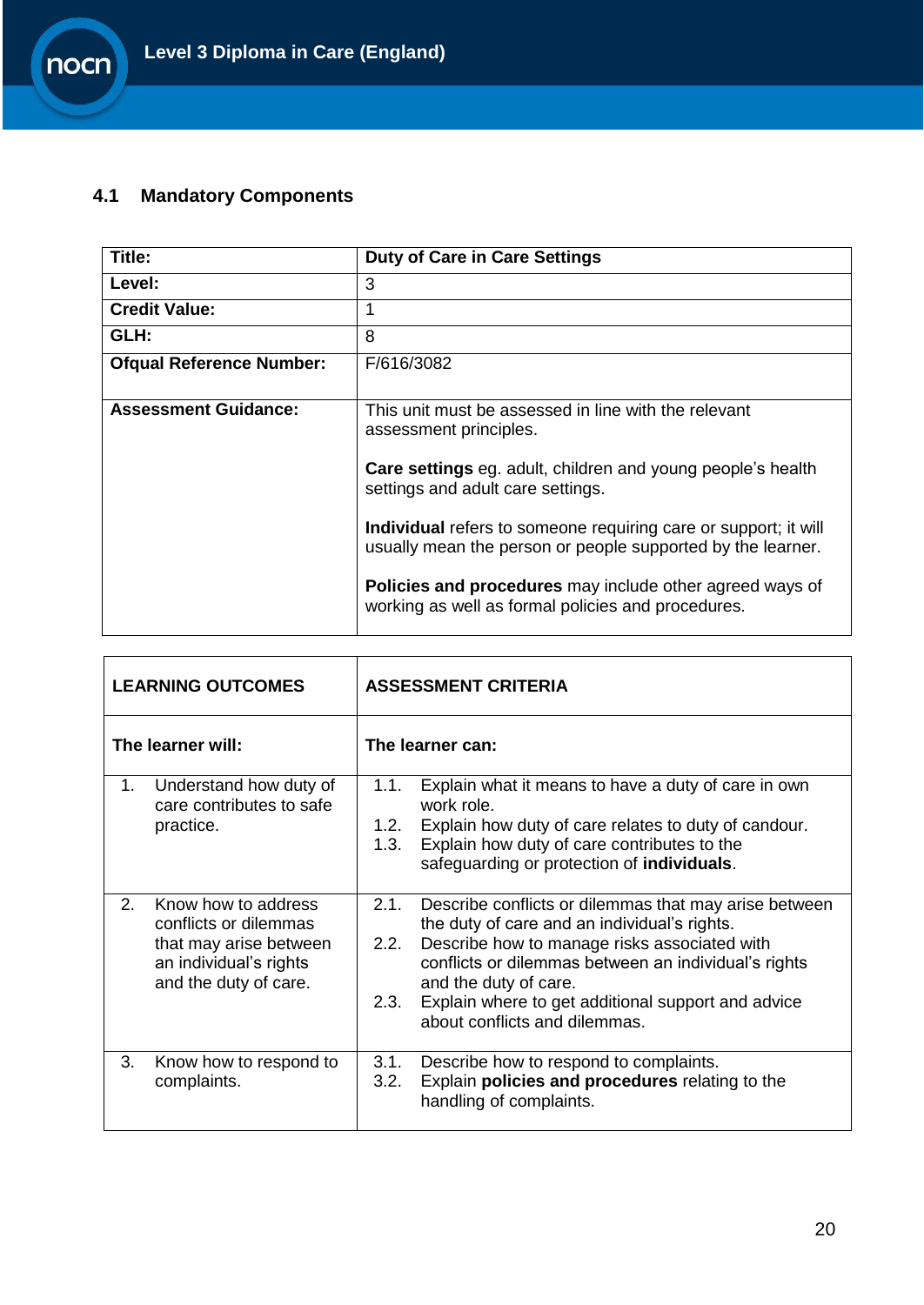

| Title:                          | <b>Promote Communication in Care Settings</b>                                                                                  |
|---------------------------------|--------------------------------------------------------------------------------------------------------------------------------|
| Level:                          | 3                                                                                                                              |
| <b>Credit Value:</b>            | 3                                                                                                                              |
| GLH:                            | 25                                                                                                                             |
| <b>Ofqual Reference Number:</b> | A/616/2626                                                                                                                     |
| <b>Assessment Guidance:</b>     | This unit must be assessed in line with the relevant assessment<br>principles.                                                 |
|                                 | Care settings eg. adult, children and young people's health<br>settings and adult care settings.                               |
|                                 | Work setting may include one specific location or a range of<br>locations, depending on the context of a particular work role. |
|                                 | Preferences may be based on:                                                                                                   |
|                                 | beliefs                                                                                                                        |
|                                 | values                                                                                                                         |
|                                 | culture.<br>$\bullet$                                                                                                          |
|                                 | Individual refers to someone requiring care or support; it will<br>usually mean the person or people supported by the learner. |
|                                 | Communication methods may include:                                                                                             |
|                                 | a) non-verbal communication                                                                                                    |
|                                 | eye contact                                                                                                                    |
|                                 | touch<br>physical gestures                                                                                                     |
|                                 | body language                                                                                                                  |
|                                 | behaviour                                                                                                                      |
|                                 | sign language                                                                                                                  |
|                                 | braille                                                                                                                        |
|                                 | pictorial information<br>b) verbal communication                                                                               |
|                                 | vocabulary                                                                                                                     |
|                                 | linguistic tone                                                                                                                |
|                                 | pitch                                                                                                                          |
|                                 | c) technological aids.                                                                                                         |
|                                 | Services may include:                                                                                                          |
|                                 | translation services                                                                                                           |
|                                 | interpreting services                                                                                                          |
|                                 | speech and language services                                                                                                   |
|                                 | advocacy services.                                                                                                             |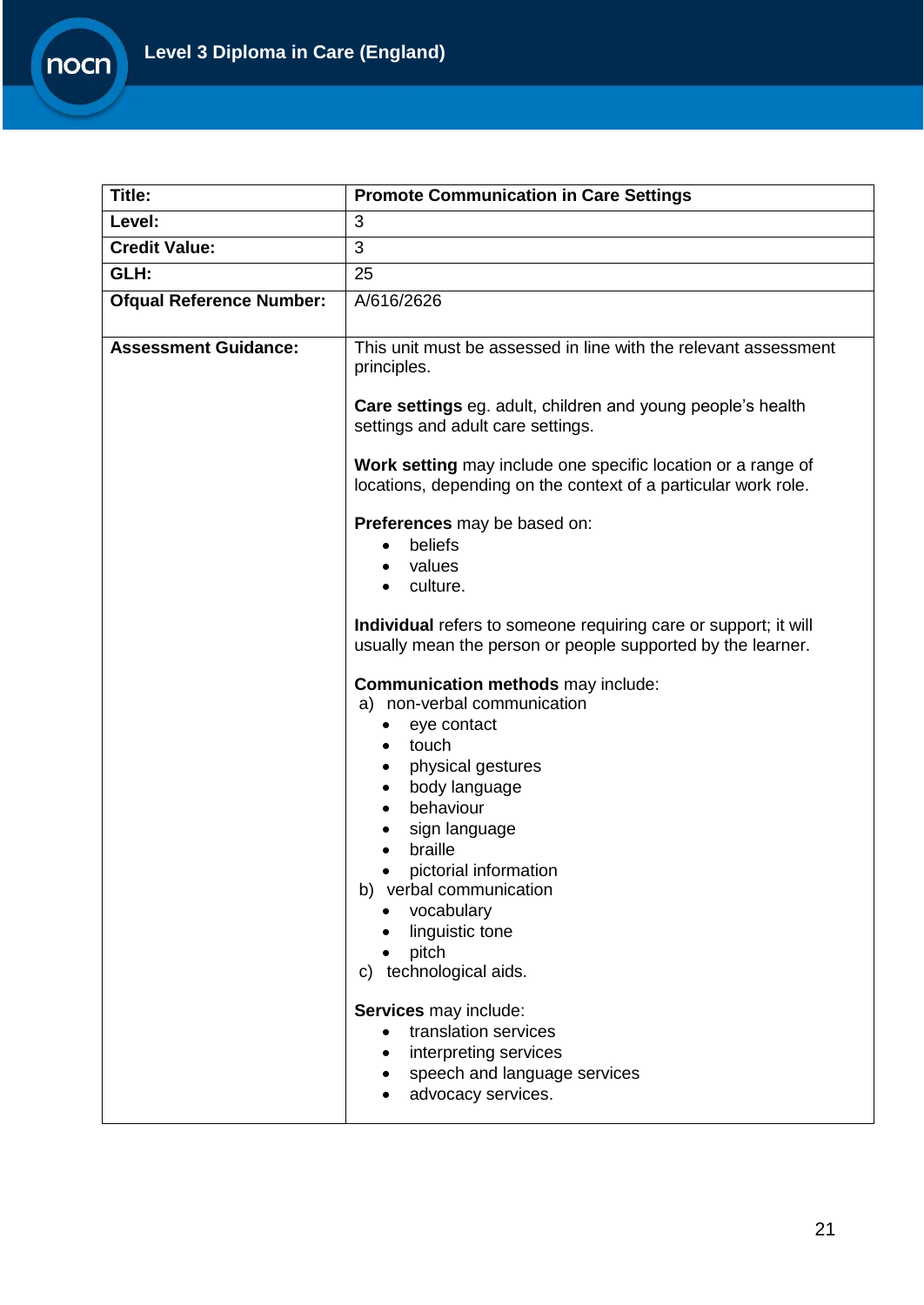

| <b>LEARNING OUTCOMES</b>                                                                                          | <b>ASSESSMENT CRITERIA</b>                                                                                                                                                                                                                                                                                                                                                                                                                                                                                                                                                                                                                                                                                                                                                             |  |  |
|-------------------------------------------------------------------------------------------------------------------|----------------------------------------------------------------------------------------------------------------------------------------------------------------------------------------------------------------------------------------------------------------------------------------------------------------------------------------------------------------------------------------------------------------------------------------------------------------------------------------------------------------------------------------------------------------------------------------------------------------------------------------------------------------------------------------------------------------------------------------------------------------------------------------|--|--|
| The learner will:                                                                                                 | The learner can:                                                                                                                                                                                                                                                                                                                                                                                                                                                                                                                                                                                                                                                                                                                                                                       |  |  |
| 1.<br>Understand why<br>effective<br>communication is<br>important in the work<br>setting.                        | 1.1<br>Identify the different reasons people communicate.<br>Explain how communication affects relationships in the<br>1.2.<br>work setting.<br>1.3.<br>Explain ways to manage challenging situations.                                                                                                                                                                                                                                                                                                                                                                                                                                                                                                                                                                                 |  |  |
| 2.<br>Be able to meet the<br>communication and<br>language needs,<br>wishes and<br>preferences of<br>individuals. | 2.1.<br>Demonstrate how to establish the communication and<br>language needs, wishes and preferences of<br>individuals in order to maximise the quality of the<br>interaction.<br>2.2.<br>Describe the factors to consider when promoting<br>effective communication.<br>Demonstrate a range of communication methods<br>2.3.<br>and styles to meet individual needs.<br>Demonstrate how to respond to an individual's<br>2.4.<br>reactions when communicating.                                                                                                                                                                                                                                                                                                                        |  |  |
| 3.<br>Be able to overcome<br>barriers to<br>communication.                                                        | Explain how people from different backgrounds may<br>3.1.<br>use and/or interpret communication methods in<br>different ways.<br>Identify barriers to effective communication.<br>3.2.<br>3.3.<br>Demonstrate ways to overcome barriers to<br>communication.<br>3.4.<br>Demonstrate how to use strategies that can be used to<br>clarify misunderstandings.<br>Explain how to use communication skills to manage<br>3.5.<br>complex, sensitive, abusive or challenging situations<br>and behaviours.<br>Explain how to access extra support or services to<br>3.6.<br>enable individuals to communicate effectively.<br>Explain the purposes and principles of independent<br>3.7.<br>advocacy.<br>Explain when to involve an advocate and how to<br>3.8.<br>access advocacy services. |  |  |
| Be able to apply<br>4.<br>principles and<br>practices relating to<br>confidentiality.                             | Explain the meaning of the term confidentiality.<br>4.1.<br>4.2.<br>Demonstrate ways to maintain and promote<br>confidentiality in day-to-day communication.<br>Describe the potential tension between maintaining an<br>4.3.<br>individual's confidentiality and disclosing concerns.                                                                                                                                                                                                                                                                                                                                                                                                                                                                                                 |  |  |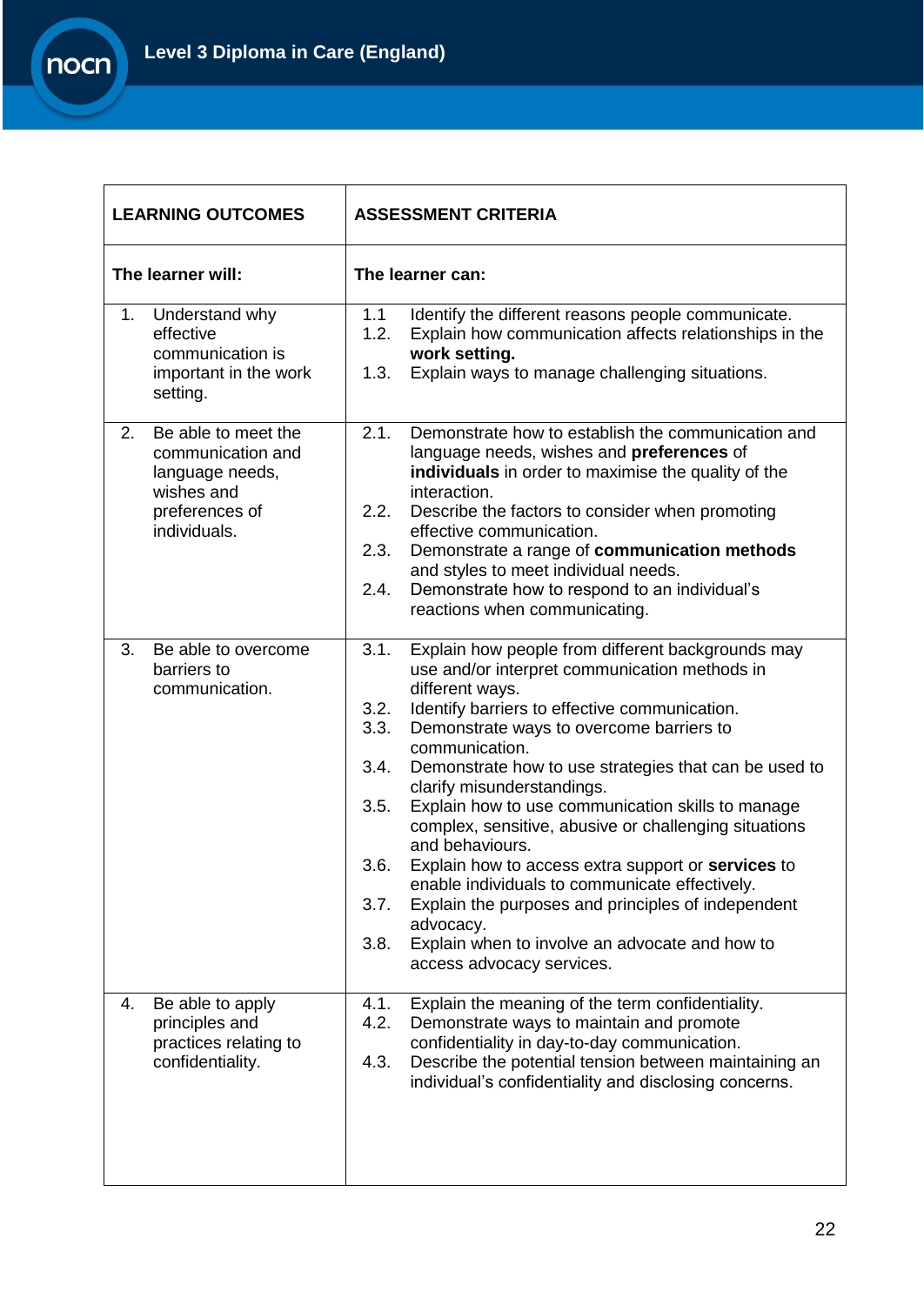

| Title:                          | <b>Promote Effective Handling of Information in Care Settings</b>                                       |
|---------------------------------|---------------------------------------------------------------------------------------------------------|
| Level:                          | 3                                                                                                       |
| <b>Credit Value:</b>            | 2                                                                                                       |
| GLH:                            | 16                                                                                                      |
| <b>Ofqual Reference Number:</b> | T/616/2639                                                                                              |
|                                 |                                                                                                         |
| <b>Assessment Guidance:</b>     | This unit must be assessed in line with the relevant assessment<br>principles.                          |
|                                 | <b>Care settings</b> eg. adult, children and young people's health<br>settings and adult care settings. |
|                                 | <b>Others</b> may include:<br>team members                                                              |
|                                 | colleagues<br>٠                                                                                         |
|                                 | individuals accessing or commissioning care or support<br>$\bullet$                                     |
|                                 | families, carers or advocates.<br>$\bullet$                                                             |

| <b>LEARNING OUTCOMES</b> |                                                                             | <b>ASSESSMENT CRITERIA</b>   |                                                                                                                                                                                                                                                                                                                                                     |  |
|--------------------------|-----------------------------------------------------------------------------|------------------------------|-----------------------------------------------------------------------------------------------------------------------------------------------------------------------------------------------------------------------------------------------------------------------------------------------------------------------------------------------------|--|
| The learner will:        |                                                                             |                              | The learner can:                                                                                                                                                                                                                                                                                                                                    |  |
| $1_{-}$                  | Understand<br>requirements for<br>handling information in<br>care settings. | 1.1.<br>1.2.                 | Identify legislation and codes of practice that relate to<br>handling information in care settings.<br>Summarise the main points of legal requirements and<br>codes of practice for handling information in care<br>settings.                                                                                                                       |  |
| 2.                       | Be able to implement<br>good practice in<br>handling information.           | 2.1.<br>2.2.<br>2.3.<br>2.4. | Describe features of manual and electronic information<br>storage systems that help ensure security.<br>Demonstrate practices that ensure security when<br>storing and accessing information.<br>Maintain records that are up to date, complete, accurate<br>and legible.<br>Support audit processes in line with own role and<br>responsibilities. |  |
| 3.                       | Be able to support<br>others to handle<br>information.                      | 3.1.<br>3.2.                 | Support others to understand the need for secure<br>handling of information.<br>Support others to understand and contribute to records.                                                                                                                                                                                                             |  |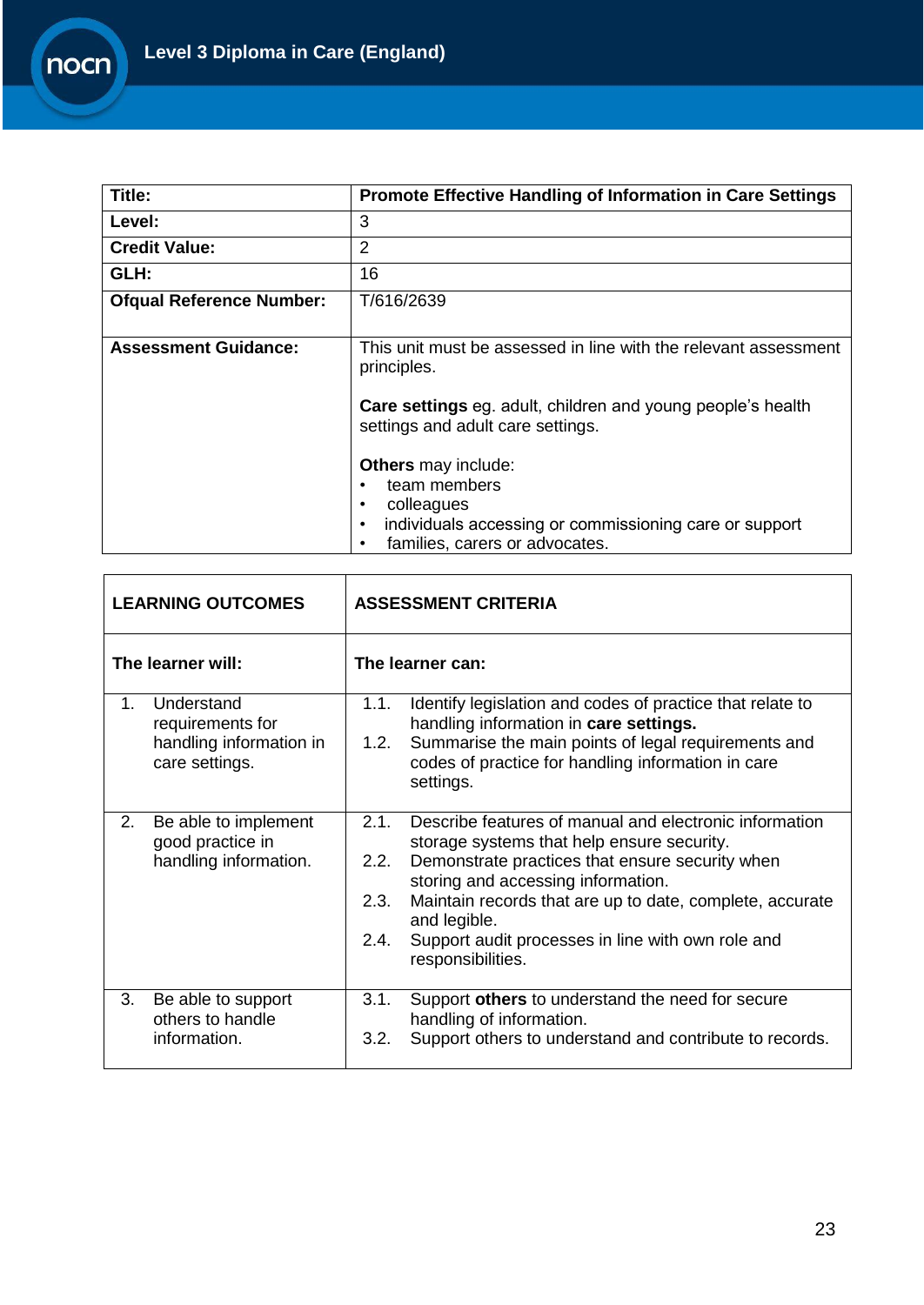

| Title:                          | <b>Promote Equality and Inclusion in Care Settings</b>                                                                                                                                                                                                                                                                                                                                                                                                                     |  |  |
|---------------------------------|----------------------------------------------------------------------------------------------------------------------------------------------------------------------------------------------------------------------------------------------------------------------------------------------------------------------------------------------------------------------------------------------------------------------------------------------------------------------------|--|--|
| Level:                          | 3                                                                                                                                                                                                                                                                                                                                                                                                                                                                          |  |  |
| <b>Credit Value:</b>            | $\overline{2}$                                                                                                                                                                                                                                                                                                                                                                                                                                                             |  |  |
| GLH:                            | 18                                                                                                                                                                                                                                                                                                                                                                                                                                                                         |  |  |
| <b>Ofqual Reference Number:</b> | R/616/3152                                                                                                                                                                                                                                                                                                                                                                                                                                                                 |  |  |
| <b>Assessment Guidance:</b>     | This unit must be assessed in line with the relevant assessment<br>principles.<br>Care settings eg. adult, children and young people's health<br>settings and adult care settings.<br>Effects may include effects on:<br>the individual<br>$\bullet$<br>families or friends of the individual<br>$\bullet$<br>those who inflict discrimination<br>$\bullet$<br>wider society.<br>$\bullet$                                                                                 |  |  |
|                                 | Individual refers to someone requiring care or support; it will<br>usually mean the person or people supported by the learner.<br>Preferences may be based on:<br>beliefs<br>$\bullet$<br>values<br>$\bullet$<br>culture.<br>$\bullet$<br><b>Others</b> may include:<br>team members<br>$\bullet$<br>other colleagues<br>$\bullet$<br>those who use or commission their own health or social care<br>$\bullet$<br>services<br>families, carers and advocates.<br>$\bullet$ |  |  |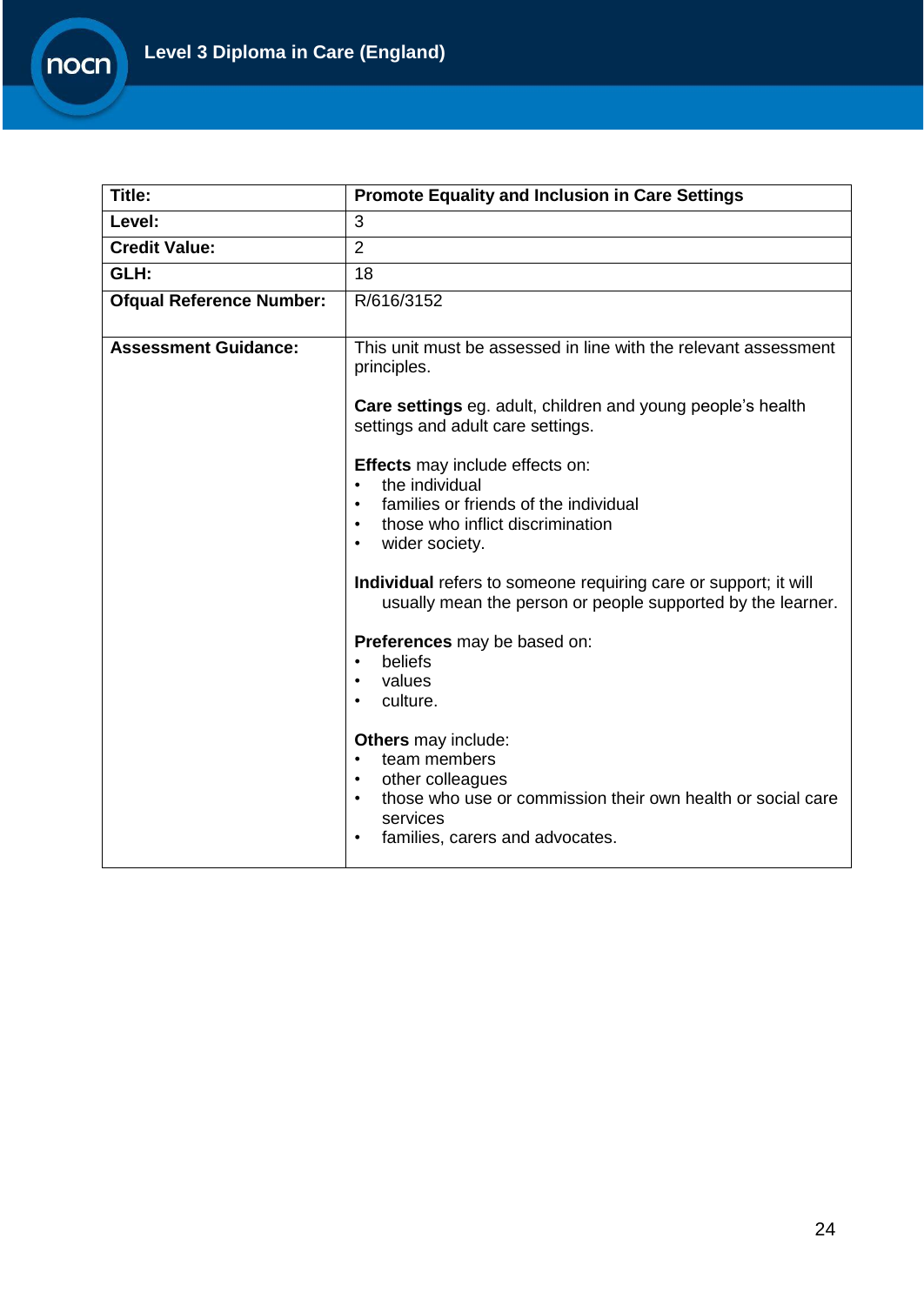

| <b>LEARNING OUTCOMES</b>                                                    | <b>ASSESSMENT CRITERIA</b>                                                                                                                                                                                                                                       |  |  |
|-----------------------------------------------------------------------------|------------------------------------------------------------------------------------------------------------------------------------------------------------------------------------------------------------------------------------------------------------------|--|--|
| The learner will:                                                           | The learner can:                                                                                                                                                                                                                                                 |  |  |
| Understand the<br>1.<br>importance of diversity,<br>equality and inclusion. | 1.1.<br>Explain what is meant by:<br>diversity<br>equality<br>inclusion<br>discrimination<br>Describe the effects of discrimination.<br>1.2.<br>1.3.<br>Explain how inclusive practice promotes equality and<br>supports diversity.                              |  |  |
| Be able to work in an<br>2.<br>inclusive way.                               | 2.1.<br>Explain how legislation, policy and codes of practice<br>relating to equality, diversity and discrimination apply to<br>own work role.<br>Work with <b>individuals</b> in a way that respects their<br>2.2.<br>beliefs, culture, values and preferences. |  |  |
| 3.<br>Be able to promote<br>diversity, equality and<br>inclusion.           | 3.1.<br>Model inclusive practice.<br>Support others to promote equality and rights.<br>3.2.<br>Describe how to challenge discrimination in a way that<br>3.3.<br>promotes change.                                                                                |  |  |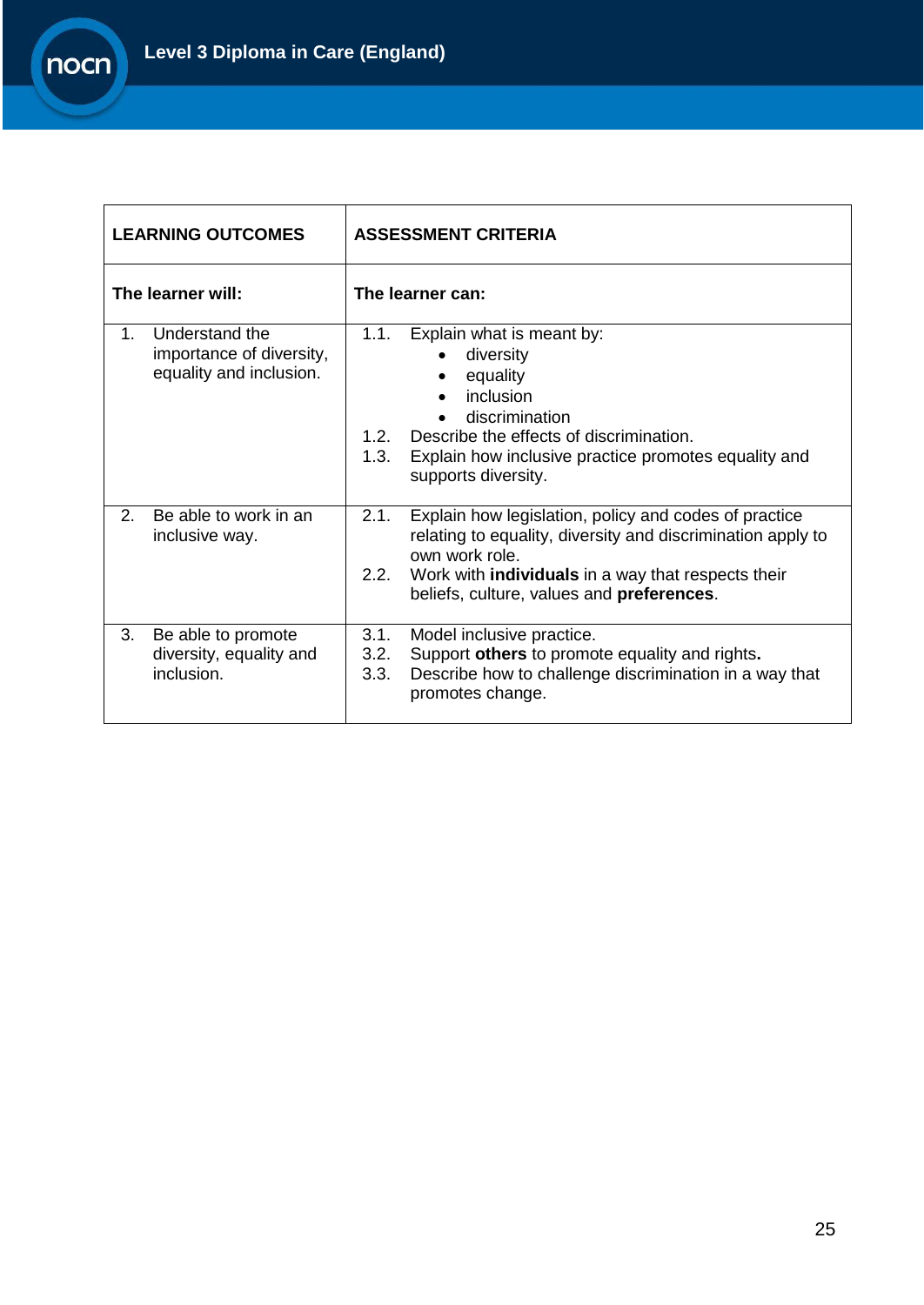

| Title:                          | Promote Health, Safety and Wellbeing in Care Settings                                                                                                                                                                                                                              |  |  |
|---------------------------------|------------------------------------------------------------------------------------------------------------------------------------------------------------------------------------------------------------------------------------------------------------------------------------|--|--|
| Level:                          | 3                                                                                                                                                                                                                                                                                  |  |  |
| <b>Credit Value:</b>            | 6                                                                                                                                                                                                                                                                                  |  |  |
| GLH:                            | 45                                                                                                                                                                                                                                                                                 |  |  |
| <b>Ofqual Reference Number:</b> | M/616/2574                                                                                                                                                                                                                                                                         |  |  |
| <b>Assessment Guidance:</b>     | This unit must be assessed in line with the relevant assessment<br>principles. Learning outcomes 2, 4, 5, 6, 7, and 8 must be assessed in a<br>real work environment.                                                                                                              |  |  |
|                                 | <b>Care settings</b> may include health, adult care or children and young<br>people's settings.                                                                                                                                                                                    |  |  |
|                                 | <b>Policies and procedures</b> may include other agreed ways of working as<br>well as formal policies and procedures.                                                                                                                                                              |  |  |
|                                 | <b>Others</b> may include:<br>Team members<br>$\bullet$<br>Other colleagues<br>$\bullet$<br>Those who use or commission their own health or social care<br>$\bullet$<br>services<br>Families, carers and advocates.<br>$\bullet$                                                   |  |  |
|                                 | Work setting may include one specific location or a range of locations,<br>depending on the context of a particular work role.                                                                                                                                                     |  |  |
|                                 | Tasks that the learner should not carry out without special training may<br>include those relating to:<br>Use of equipment<br>$\bullet$<br>First aid<br>$\bullet$<br>Medication<br>$\bullet$<br>Health care procedures<br>$\bullet$<br>Food handling and preparation.<br>$\bullet$ |  |  |
|                                 | Use of Personal Protective Equipment (PPE). The learner must know<br>the different types of PPE and how to use PPE correctly and<br>appropriately in their work environment. Appropriate use may, in some<br>cases, mean after consideration PPE is not required.                  |  |  |
|                                 | Stress can have positive as well as negative effects, but in this unit the<br>word is used to refer to negative stress.                                                                                                                                                            |  |  |
|                                 | Sources of support may include:<br>Formal support<br>$\bullet$<br>Informal support<br>$\bullet$<br>Supervision<br>Appraisal<br>Within the organisation<br>$\bullet$<br>Beyond the organisation.                                                                                    |  |  |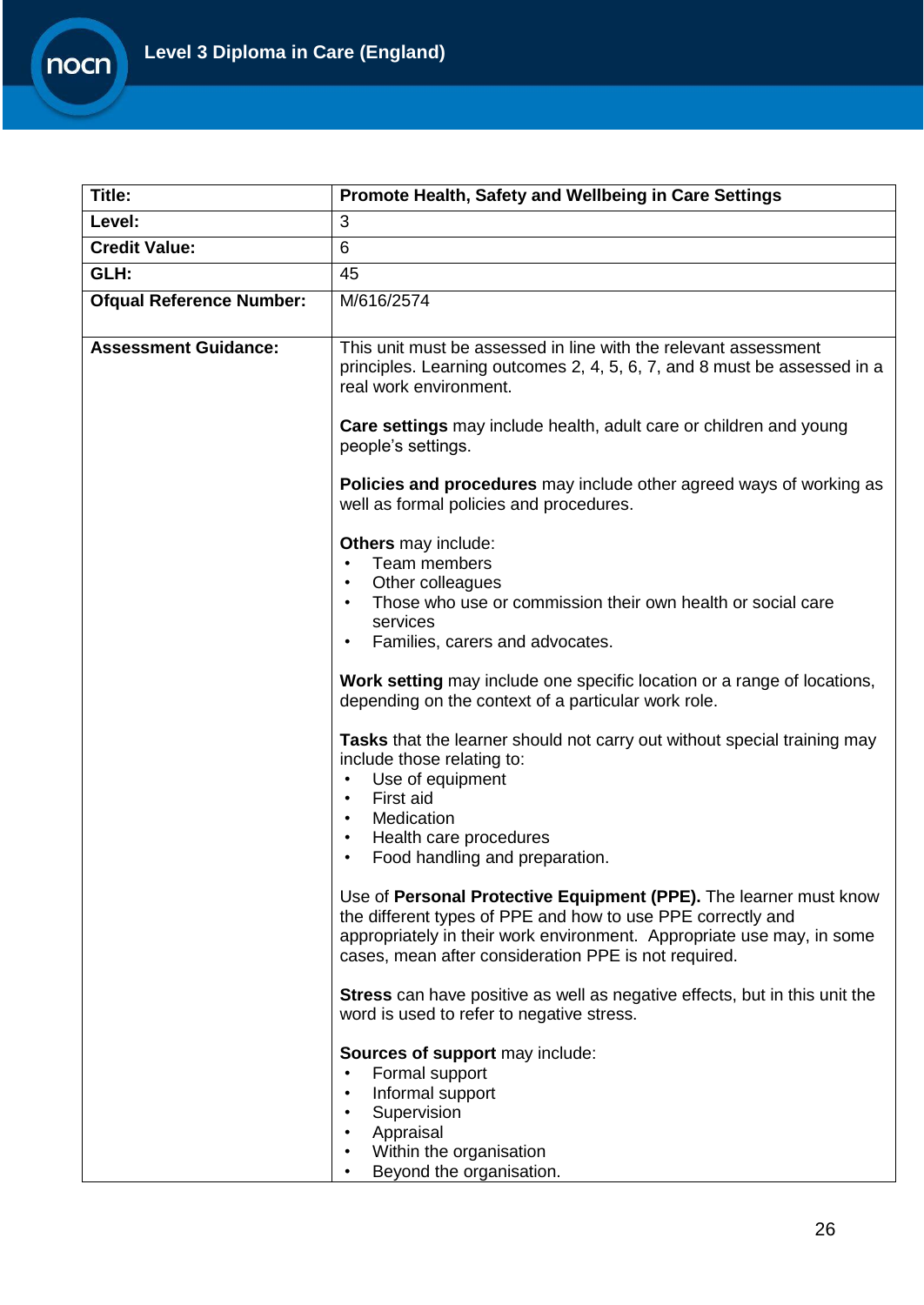

| <b>LEARNING OUTCOMES</b>                                                                                                          |  | <b>ASSESSMENT CRITERIA</b>                   |                                                                                                                                                                                                                                                                                                                                                                                                                                    |  |
|-----------------------------------------------------------------------------------------------------------------------------------|--|----------------------------------------------|------------------------------------------------------------------------------------------------------------------------------------------------------------------------------------------------------------------------------------------------------------------------------------------------------------------------------------------------------------------------------------------------------------------------------------|--|
| The learner will:                                                                                                                 |  | The learner can:                             |                                                                                                                                                                                                                                                                                                                                                                                                                                    |  |
| Understand own<br>1 <sub>1</sub><br>responsibilities, and the<br>responsibilities of<br>others, relating to health<br>and safety. |  | 1.1.<br>1.2.<br>1.3.<br>1.4.                 | Identify legislation relating to health and safety in a care<br>setting.<br>Explain the main points of health and safety policies and<br>procedures agreed with the employer.<br>Analyse the main health and safety responsibilities of:<br>self<br>the employer or manager<br>others in the work setting.<br>$\bullet$<br>Identify specific tasks in the work setting that should not be<br>carried out without special training. |  |
| 2.<br>Be able to carry out own<br>responsibilities for<br>health and safety.                                                      |  | 2.1.<br>2.2.<br>2.3.<br>2.4.<br>2.5.<br>2.6. | Use policies and procedures or other agreed ways of working<br>that relate to health and safety.<br>Support others' understanding of health and safety and follow<br>agreed safe practices.<br>Monitor and report health and safety risks.<br>Use risk assessment in relation to health and safety.<br>Minimise potential risks and hazards.<br>Access additional support or information relating to health and<br>safety.         |  |
| 3.<br>Understand procedures<br>for responding to<br>accidents and sudden<br>illness.                                              |  | 3.1.<br>3.2.                                 | Describe different types of accidents and sudden illness that<br>may occur in own work setting.<br>Explain procedures to be followed if an accident or sudden<br>illness should occur.                                                                                                                                                                                                                                             |  |
| Be able to reduce the<br>4.<br>spread of infection.                                                                               |  | 4.1.<br>4.2.<br>4.3.<br>4.4.<br>4.5.         | Explain own role in supporting others to follow practices that<br>reduce the spread of infection.<br>Describe the causes and spread of infection.<br>Demonstrate the use of Personal Protective Equipment<br>$(PPE)$ .<br>Wash hands using the recommended method.<br>Demonstrate ways to ensure that own health and hygiene<br>do not pose a risk to an individual or to others at work.                                          |  |
| 5.<br>Be able to move and<br>handle equipment and<br>other objects safely.                                                        |  | 5.1.<br>5.2.<br>5.3.                         | Explain the main points of legislation that relate to moving and<br>handling.<br>Explain the principles for safe moving and handling.<br>Move and handle equipment and other objects safely.                                                                                                                                                                                                                                       |  |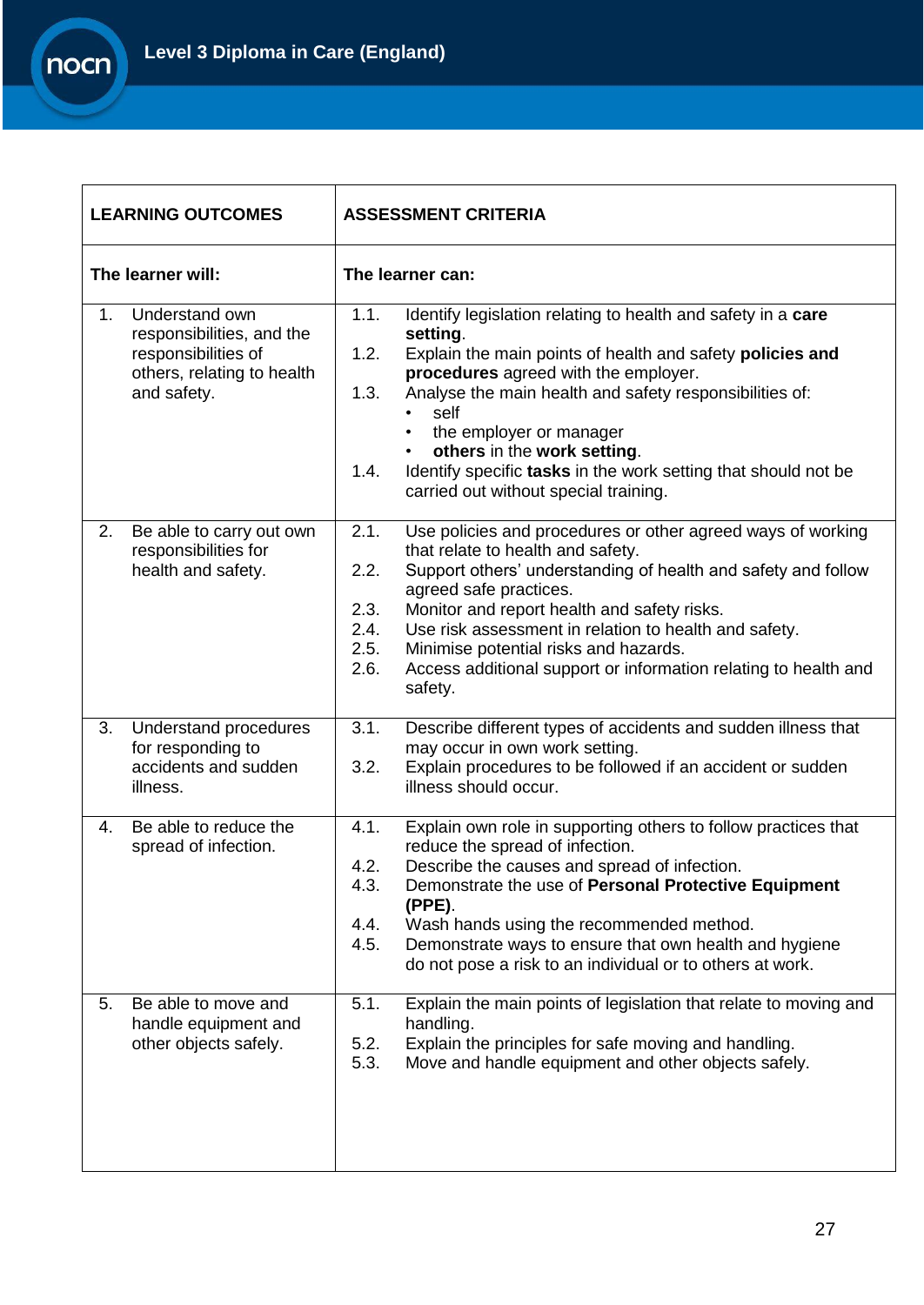

| 6. | Be able to handle<br>hazardous substances<br>and materials.       | 6.1.<br>6.2.                 | Describe types of hazardous substances that may be found in<br>the work setting.<br>Use safe practices when:<br>Storing hazardous substances<br>Using hazardous substances<br>$\bullet$<br>Disposing of hazardous substances and materials.<br>$\bullet$                                             |
|----|-------------------------------------------------------------------|------------------------------|------------------------------------------------------------------------------------------------------------------------------------------------------------------------------------------------------------------------------------------------------------------------------------------------------|
| 7. | Be able to promote fire<br>safety in the work<br>setting.         | 7.1.<br>7.2.<br>7.3.<br>7.4. | Describe practices that prevent fires from:<br>Starting<br>Spreading.<br>Demonstrate measures that prevent fires from starting.<br>Explain emergency procedures to be followed in the event of a<br>fire in the work setting.<br>Ensure that clear evacuation routes are maintained at all<br>times. |
| 8. | Be able to implement<br>security measures in the<br>work setting. | 8.1.<br>8.2.<br>8.3.         | Follow agreed procedures for checking the identity of anyone<br>requesting access to:<br>Premises<br>Information.<br>Use measures to protect own security and the security of<br>others in the work setting.<br>Explain the importance of ensuring that others are aware of<br>own whereabouts.      |
| 9. | Know how to manage<br>stress.                                     | 9.1.<br>9.2.<br>9.3.<br>9.4. | Describe common signs and indicators of stress in self and<br>others.<br>Analyse factors that can trigger stress.<br>Compare strategies for managing stress in self and others.<br>Explain how to access sources of support.                                                                         |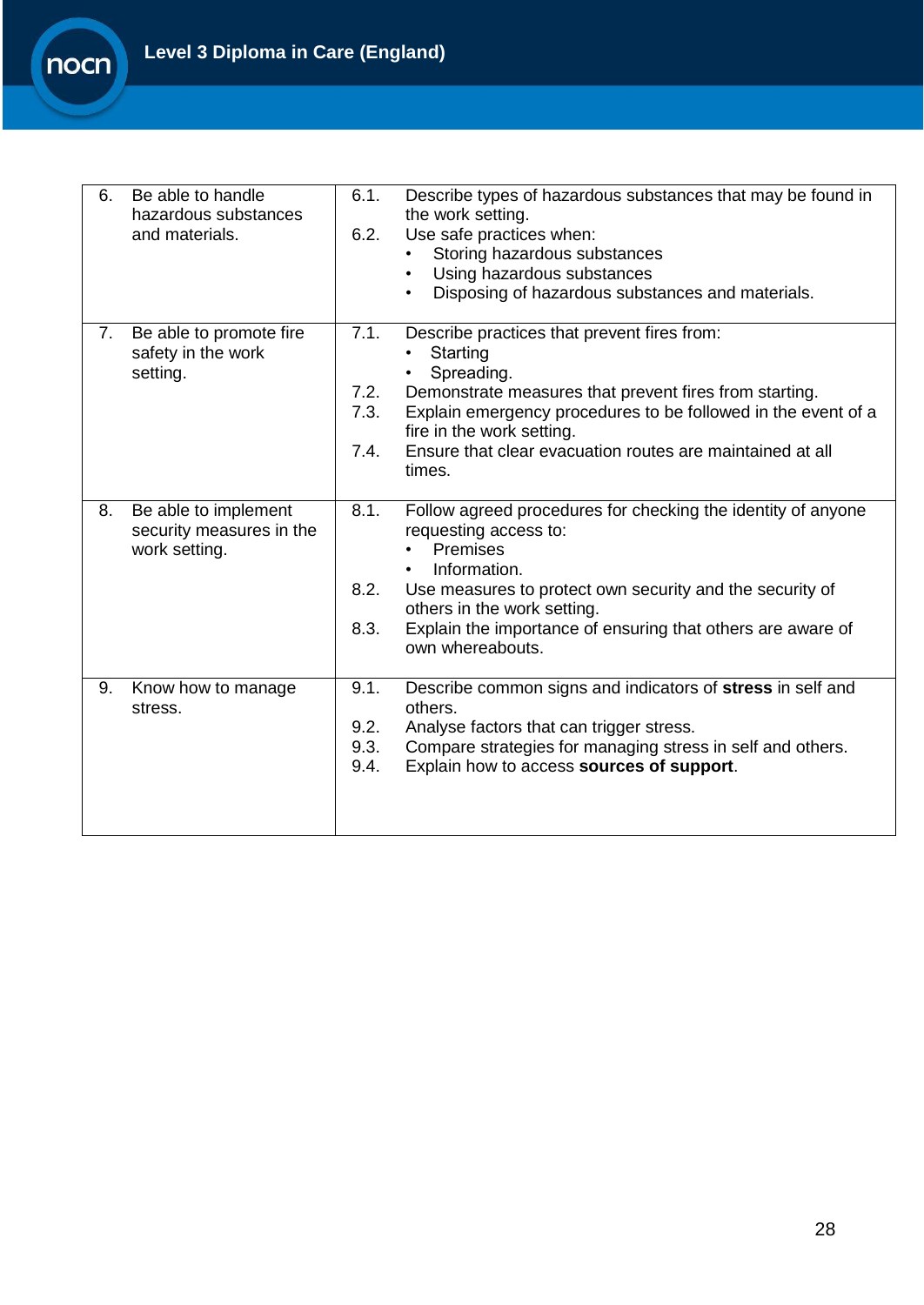

| Title:                          | <b>Promote Person-Centred Approaches in Care Settings</b>                                                                                                                                                                                                                                               |  |
|---------------------------------|---------------------------------------------------------------------------------------------------------------------------------------------------------------------------------------------------------------------------------------------------------------------------------------------------------|--|
| Level:                          | 3                                                                                                                                                                                                                                                                                                       |  |
| <b>Credit Value:</b>            | 6                                                                                                                                                                                                                                                                                                       |  |
| GLH:                            | 39                                                                                                                                                                                                                                                                                                      |  |
| <b>Ofqual Reference Number:</b> | M/616/3157                                                                                                                                                                                                                                                                                              |  |
| <b>Assessment Guidance:</b>     | This unit must be assessed in line with the relevant assessment<br>principles. Learning outcomes 2, 3, 4, 5 and 6 must be assessed in<br>a real work environment.                                                                                                                                       |  |
|                                 | <b>Care settings</b> eg. adult, children and young people's health<br>settings and adult care settings.                                                                                                                                                                                                 |  |
|                                 | Person-centred values include: individuality; rights; choice;<br>privacy; independence; dignity; respect; partnership; care;<br>compassion; courage; communication; competence.                                                                                                                         |  |
|                                 | A care plan may be known by other names e.g. support plan,<br>individual plan. It is the document where day-to-day requirements<br>and preferences for care and support are<br>detailed.                                                                                                                |  |
|                                 | An individual refers to someone requiring care or support; it will<br>usually mean the person or people supported by the learner.                                                                                                                                                                       |  |
|                                 | Others may include: team members and colleagues; other<br>professionals; individuals who require care or support; families,<br>friends, advocates or others who are important to individuals.                                                                                                           |  |
|                                 | Preferences may be based on: beliefs; values; culture.                                                                                                                                                                                                                                                  |  |
|                                 | <b>Complex or sensitive</b> situations may include those that are:<br>distressing or traumatic; threatening or frightening; likely to have<br>serious implications or consequences; of a personal nature;<br>involving complex communication or cognitive needs.                                        |  |
|                                 | <b>Consent</b> means informed agreement to an action or decision; the<br>process of establishing consent will vary according to an<br>individual's assessed capacity to consent.                                                                                                                        |  |
|                                 | Active participation is a way of working that recognises an<br>individual's right to participate in the activities and relationships of<br>everyday life as independently as possible; individual is regarded<br>as an active partner in their own care or support, rather than a<br>passive recipient. |  |
|                                 | Well-being may include aspects that are: social; emotional;<br>cultural; spiritual; intellectual; economic; physical; mental.                                                                                                                                                                           |  |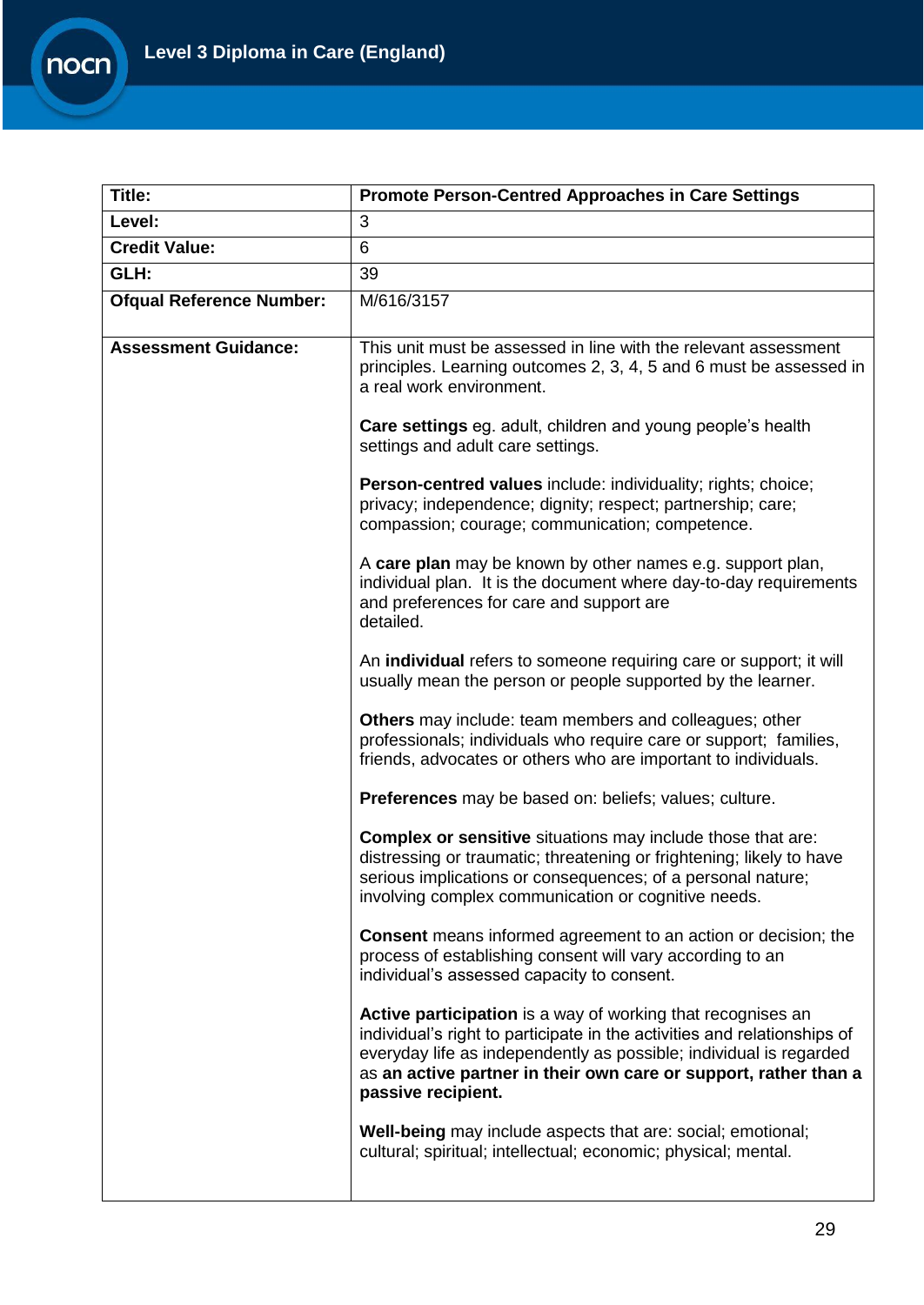

 $\mathbf{r}$ 

| <b>LEARNING OUTCOMES</b> |                                                                                                       | <b>ASSESSMENT CRITERIA</b>                                                                                                                                                                                                                                                                                                                                                                         |  |  |
|--------------------------|-------------------------------------------------------------------------------------------------------|----------------------------------------------------------------------------------------------------------------------------------------------------------------------------------------------------------------------------------------------------------------------------------------------------------------------------------------------------------------------------------------------------|--|--|
|                          | The learner will:                                                                                     | The learner can:                                                                                                                                                                                                                                                                                                                                                                                   |  |  |
| $1_{-}$                  | Understand how to<br>promote the<br>application of person-<br>centred approaches in<br>care settings. | 1.1.<br>Explain how and why person-centred values must<br>influence all aspects of health and adult care work.<br>1.2.<br>Evaluate the use of care plans in applying person centred<br>values.<br>1.3.<br>Explain how to collate and analyse feedback to support<br>the delivery of person centred care in line with roles and<br>responsibilities.                                                |  |  |
| 2.                       | Be able to work in a<br>person-centred way.                                                           | Work with an <b>individual</b> and <b>others</b> to find out the<br>2.1.<br>individual's history, preferences, wishes and needs.<br>2.2.<br>Demonstrate ways to put person centred values into<br>practice in a complex or sensitive situation.<br>2.3.<br>Adapt actions and approaches in response to an<br>individual's changing needs or preferences.                                           |  |  |
| 3.                       | Be able to establish<br>consent when<br>providing care or<br>support.                                 | 3.1<br>Analyse factors that influence the capacity of an individual<br>to express consent.<br>Establish consent for an activity or action.<br>3.2.<br>3.3.<br>Explain what steps to take if consent cannot be readily<br>established.                                                                                                                                                              |  |  |
| 4.                       | Be able to implement<br>and promote active<br>participation.                                          | 4.1.<br>Describe different ways of applying active participation to<br>meet individual needs.<br>4.2.<br>Work with an individual and others to agree how active<br>participation will be implemented.<br>4.3.<br>Demonstrate how active participation can address the<br>holistic needs of an individual.<br>4.4.<br>Demonstrate ways to promote understanding and use of<br>active participation. |  |  |
| 5.                       | Be able to support the<br>individual's right to<br>make choices.                                      | Support an individual to make informed choices.<br>5.1.<br>5.2.<br>Use own role and authority to support the individual's right<br>to make choices.<br>5.3.<br>Manage risk in a way that maintains the individual's right<br>to make choices.<br>5.4.<br>Describe how to support an individual to question or<br>challenge decisions concerning them that are made by<br>others.                   |  |  |
| 6.                       | Be able to promote<br>individuals well-being.                                                         | Explain the links between identity, self-image and self<br>6.1.<br>esteem.<br>Analyse factors that contribute to the well-being of<br>6.2.<br>individuals.<br>6.3.<br>Support an individual in a way that promotes their sense of<br>identity, self-image and self esteem.                                                                                                                         |  |  |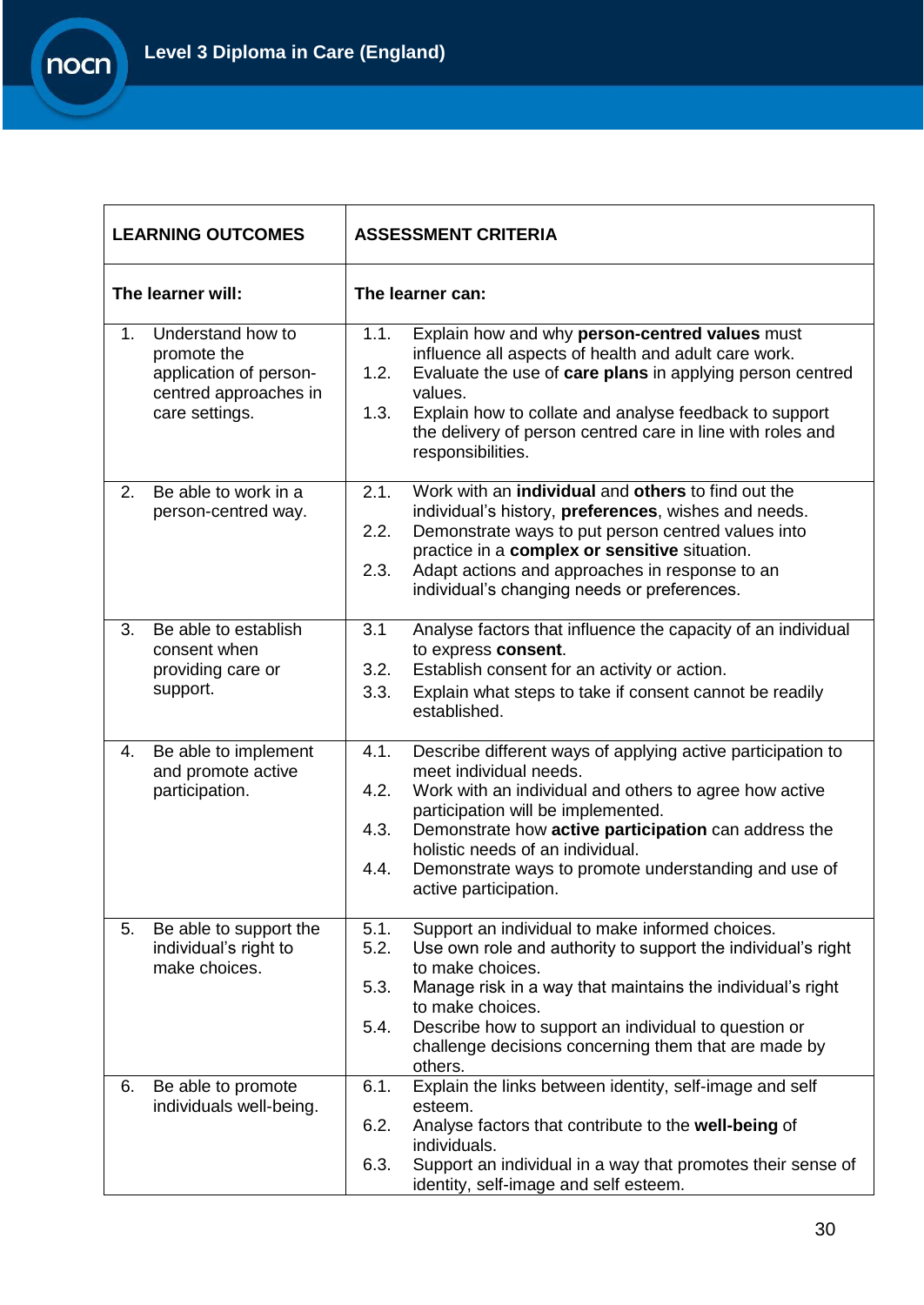

|                                              | 6.4. | Demonstrate ways to contribute to an environment that<br>promotes well-being.         |
|----------------------------------------------|------|---------------------------------------------------------------------------------------|
| Understand the role of<br>risk assessment in | 7.1. | Compare different uses of risk assessment in care<br>settings.                        |
| enabling a person<br>centred approach.       | 7.2. | Explain how risk-taking and risk assessment relate to<br>rights and responsibilities. |
|                                              | 7.3. | Explain why risk assessments need to be regularly<br>revised.                         |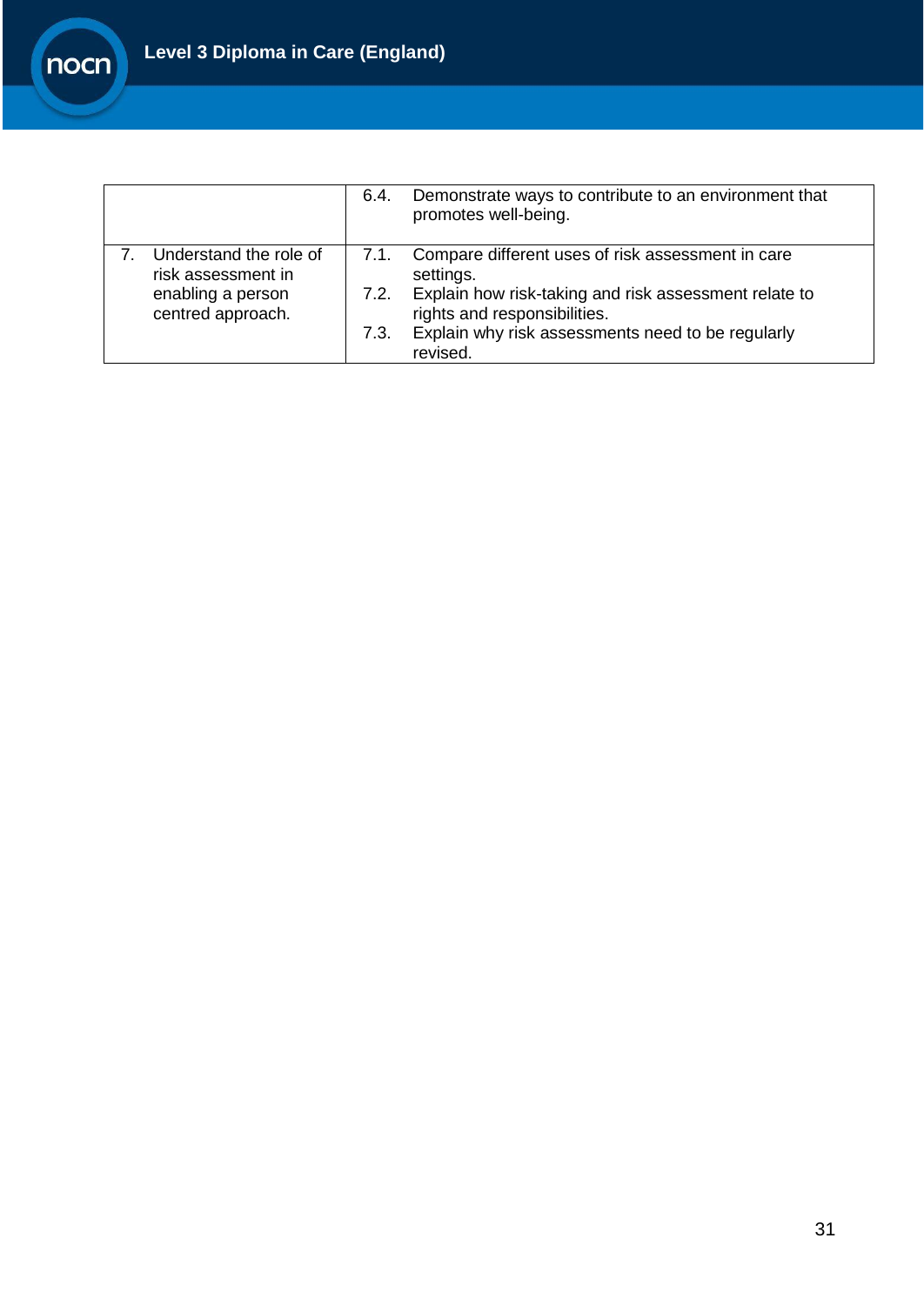

| <b>Title:</b>                   | <b>Promote Personal Development in Care Settings</b>                                                                                                                                                                                                                                                  |  |
|---------------------------------|-------------------------------------------------------------------------------------------------------------------------------------------------------------------------------------------------------------------------------------------------------------------------------------------------------|--|
| Level:                          | 3                                                                                                                                                                                                                                                                                                     |  |
| <b>Credit Value:</b>            | 3                                                                                                                                                                                                                                                                                                     |  |
| GLH:                            | 10                                                                                                                                                                                                                                                                                                    |  |
| <b>Ofqual Reference Number:</b> | Y/616/2505                                                                                                                                                                                                                                                                                            |  |
| <b>Assessment Guidance:</b>     | This unit must be assessed in line with the relevant assessment<br>principles.                                                                                                                                                                                                                        |  |
|                                 | <b>Care settings</b> eg. adult, children and young people's health<br>settings and adult care settings.                                                                                                                                                                                               |  |
|                                 | Standards may include:                                                                                                                                                                                                                                                                                |  |
|                                 | codes of practice                                                                                                                                                                                                                                                                                     |  |
|                                 | regulations<br>$\bullet$<br>minimum standards                                                                                                                                                                                                                                                         |  |
|                                 | National Occupational Standards.                                                                                                                                                                                                                                                                      |  |
|                                 |                                                                                                                                                                                                                                                                                                       |  |
|                                 | Others may include:                                                                                                                                                                                                                                                                                   |  |
|                                 | team members                                                                                                                                                                                                                                                                                          |  |
|                                 | other colleagues                                                                                                                                                                                                                                                                                      |  |
|                                 | those who use or commission their own health or social<br>care services                                                                                                                                                                                                                               |  |
|                                 | families, carers and advocates                                                                                                                                                                                                                                                                        |  |
|                                 |                                                                                                                                                                                                                                                                                                       |  |
|                                 | Sources of support may include:                                                                                                                                                                                                                                                                       |  |
|                                 | formal support<br>$\bullet$                                                                                                                                                                                                                                                                           |  |
|                                 | informal support<br>supervision                                                                                                                                                                                                                                                                       |  |
|                                 | appraisal                                                                                                                                                                                                                                                                                             |  |
|                                 | within the organisation                                                                                                                                                                                                                                                                               |  |
|                                 | beyond the organisation.                                                                                                                                                                                                                                                                              |  |
|                                 | A personal development plan may have a different name but<br>will record information such as agreed objectives for<br>development, proposed activities to meet objectives, timescales<br>for review, etc.                                                                                             |  |
|                                 | <b>Continuing Professional Development (CPD) refers to the</b><br>process of tracking and documenting the skills, knowledge and<br>experience that you gain both formally and informally as you<br>work, beyond any initial training. It is a record of what you<br>experience, learn and then apply. |  |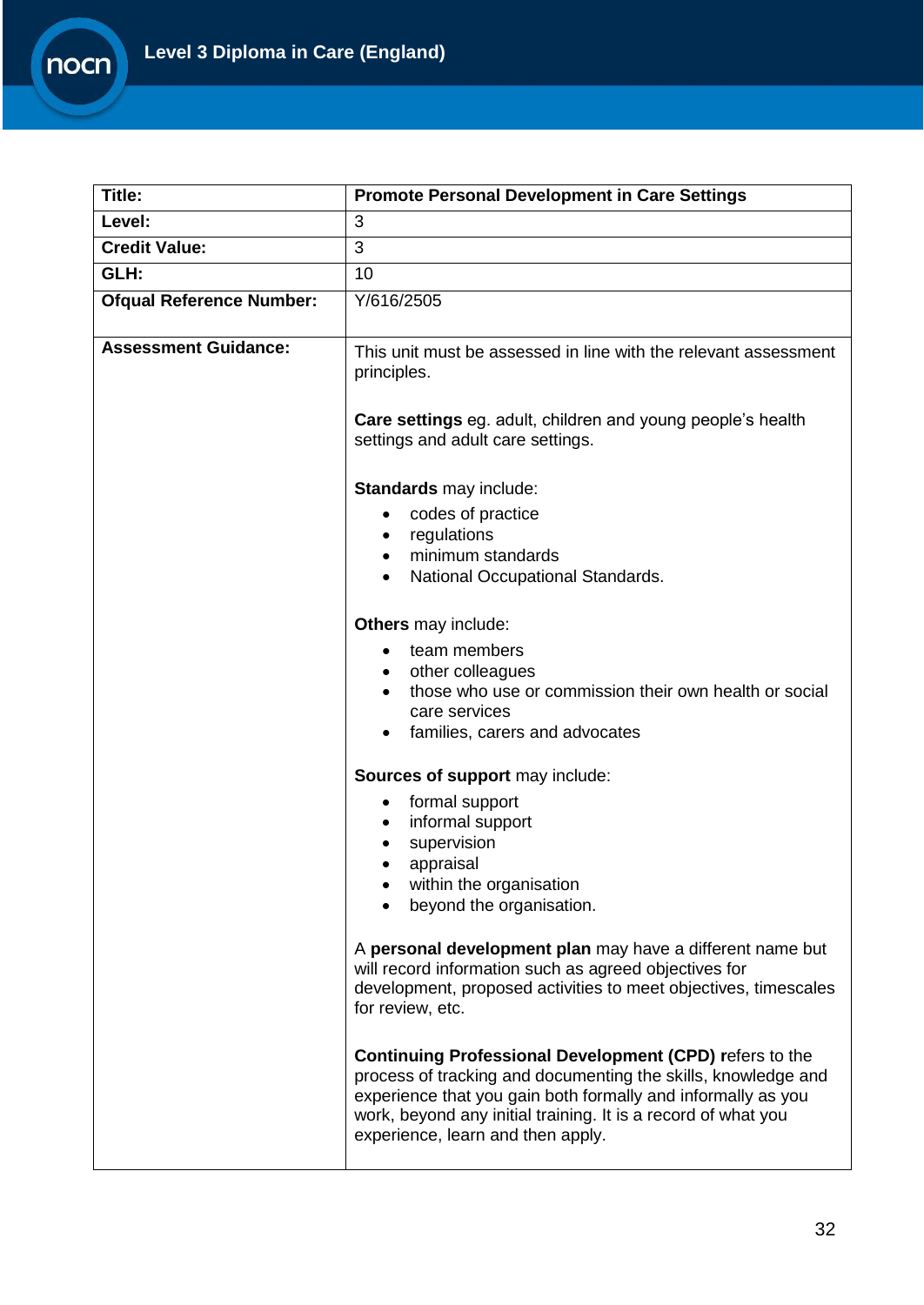

| <b>LEARNING OUTCOMES</b> |                                                                                                                  | <b>ASSESSMENT CRITERIA</b>                                                                                                                                                                                                                                                                               |
|--------------------------|------------------------------------------------------------------------------------------------------------------|----------------------------------------------------------------------------------------------------------------------------------------------------------------------------------------------------------------------------------------------------------------------------------------------------------|
| The learner will:        |                                                                                                                  | The learner can:                                                                                                                                                                                                                                                                                         |
| $1_{-}$                  | Understand what is<br>required for competence<br>in own work role.                                               | 1.1.<br>Describe the duties and responsibilities of own work<br>role.<br>1.2.<br>Explain expectations about own work role as expressed<br>in relevant standards.<br>1.3<br>Describe how to work effectively with others.                                                                                 |
| 2.                       | Be able to reflect on<br>practice.                                                                               | 2.1.<br>Explain the importance of reflective practice in<br>continuously improving the quality of service provided.<br>Reflect on practice to improve the quality of the service<br>2.2.<br>provided.<br>2.3.<br>Describe how own values, belief systems and<br>experiences may affect working practice. |
| 3.                       | Be able to evaluate own<br>performance.                                                                          | Evaluate own knowledge, performance and<br>3.1.<br>understanding against relevant standards.<br>Use feedback to evaluate own performance and inform<br>3.2.<br>development.                                                                                                                              |
| 4.                       | Be able to agree a<br>personal development<br>plan.                                                              | Identify sources of support for planning and reviewing<br>4.1.<br>own development.<br>Work with others to review and prioritise own learning<br>4.2.<br>needs, professional interests and development<br>opportunities.<br>4.3.<br>Work with others to agree own personal development<br>plan.           |
| 5.                       | Be able to use learning<br>opportunities and<br>reflective practice to<br>contribute to personal<br>development. | Evaluate how learning activities have affected practice.<br>5.1.<br>5.2.<br>Explain how reflective practice has led to improved<br>ways of working.<br>Explain why continuing professional development is<br>5.3.<br>important.<br>5.4<br>Record progress in relation to personal development.           |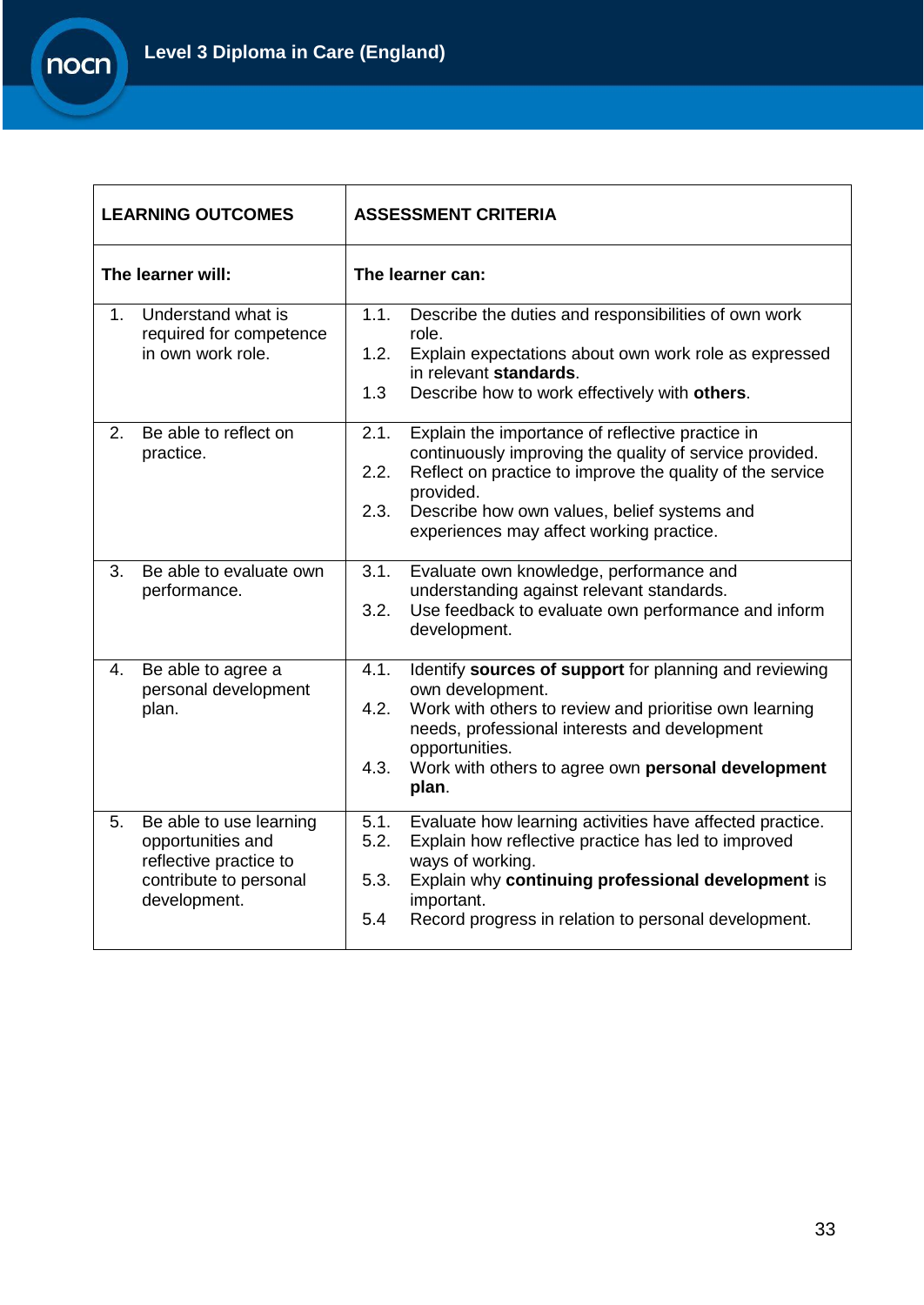

| Title:                          | <b>Responsibilities of a Care Worker</b>                                                                                                                                                                                                                                   |
|---------------------------------|----------------------------------------------------------------------------------------------------------------------------------------------------------------------------------------------------------------------------------------------------------------------------|
| Level:                          | $\overline{2}$                                                                                                                                                                                                                                                             |
| <b>Credit Value:</b>            | $\overline{2}$                                                                                                                                                                                                                                                             |
| GLH:                            | 16                                                                                                                                                                                                                                                                         |
| <b>Ofqual Reference Number:</b> | L/616/2632                                                                                                                                                                                                                                                                 |
| <b>Assessment Guidance:</b>     | This unit must be assessed in line with the relevant<br>assessment principles.                                                                                                                                                                                             |
|                                 | Learning outcomes 2 and 3 must be assessed in a real work<br>environment.                                                                                                                                                                                                  |
|                                 | <b>Care settings</b> eg. adult, children and young people's health<br>settings and adult care settings.                                                                                                                                                                    |
|                                 | Agreed ways of working include policies and procedures<br>where these exist; they may be less formally documented with<br>micro-employers.                                                                                                                                 |
|                                 | Individual refers to someone requiring care or support; it will<br>usually mean the person or people supported by the learner.                                                                                                                                             |
|                                 | <b>Others</b> may include:<br>team members and colleagues<br>$\bullet$<br>other professionals<br>$\bullet$<br>individual people who require care or support<br>$\bullet$<br>families, friends, advocates or others who are important to<br>$\bullet$<br>individual people. |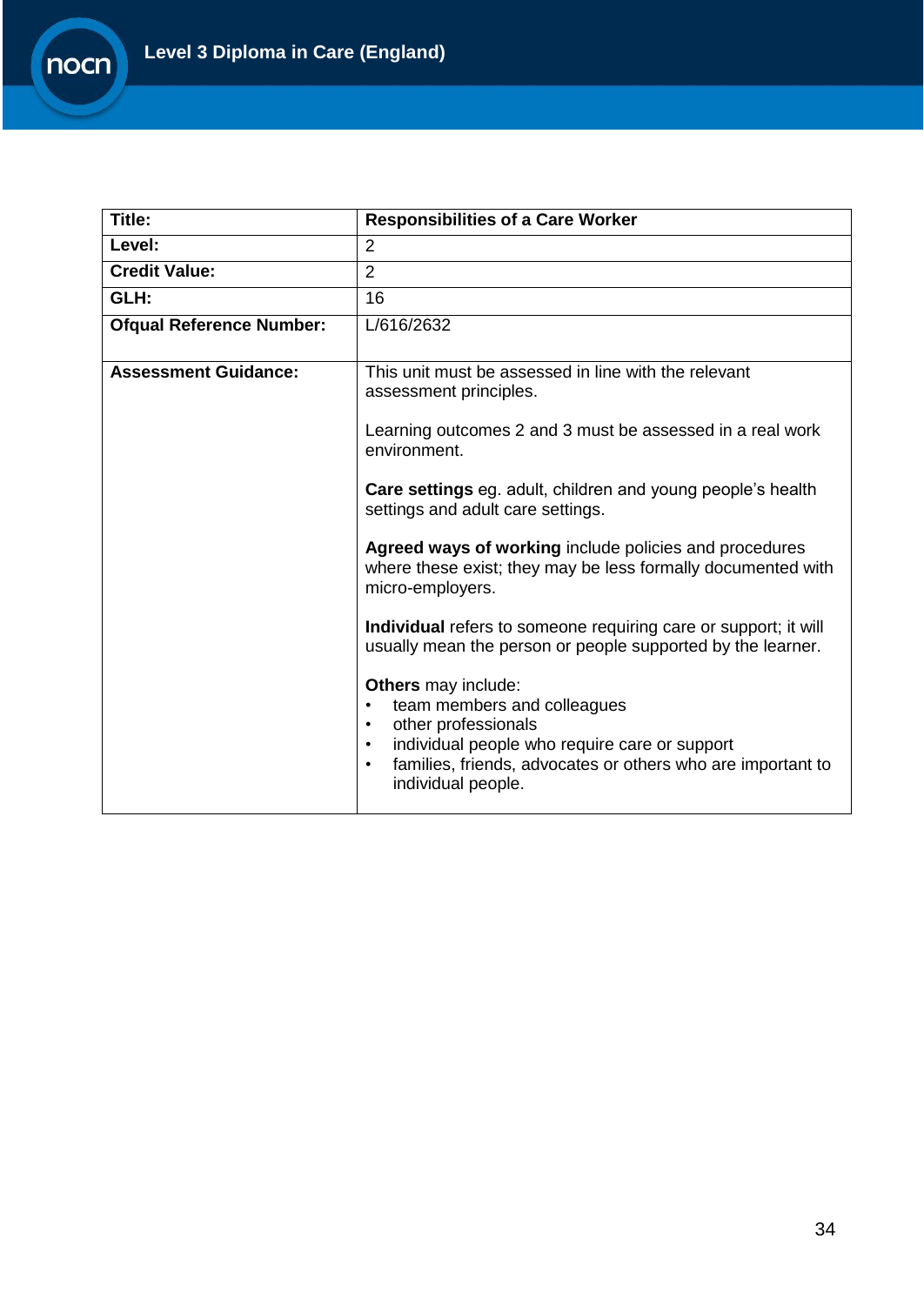

| <b>LEARNING OUTCOMES</b>                                                   | <b>ASSESSMENT CRITERIA</b>                                                                                                                                                                                                                                                                                                                    |
|----------------------------------------------------------------------------|-----------------------------------------------------------------------------------------------------------------------------------------------------------------------------------------------------------------------------------------------------------------------------------------------------------------------------------------------|
| The learner will:                                                          | The learner can:                                                                                                                                                                                                                                                                                                                              |
| Understand working<br>1 <sub>1</sub><br>relationships in care<br>settings. | Explain how a working relationship is different from a<br>1.1.<br>personal relationship.<br>Describe different working relationships in care<br>1.2.<br>settings.                                                                                                                                                                             |
| 2.<br>Be able to work in ways<br>that are agreed with the<br>employer.     | 2.1<br>Describe why it is important to adhere to the agreed<br>scope of the job role.<br>Access full and up-to-date details of agreed ways of<br>2.2<br>working.<br>Work in line with agreed ways of working.<br>2.3.<br>Contribute to quality assurance processes to promote<br>2.4.<br>positive experiences for individuals receiving care. |
| 3.<br>Be able to work in<br>partnership with others.                       | Explain why it is important to work in partnership with<br>3.1.<br>others.<br>3.2.<br>Demonstrate ways of working that can help improve<br>partnership working.<br>Identify skills and approaches needed for resolving<br>3.3.<br>conflicts.<br>Access support and advice about:<br>3.4.<br>partnership working<br>resolving conflicts.       |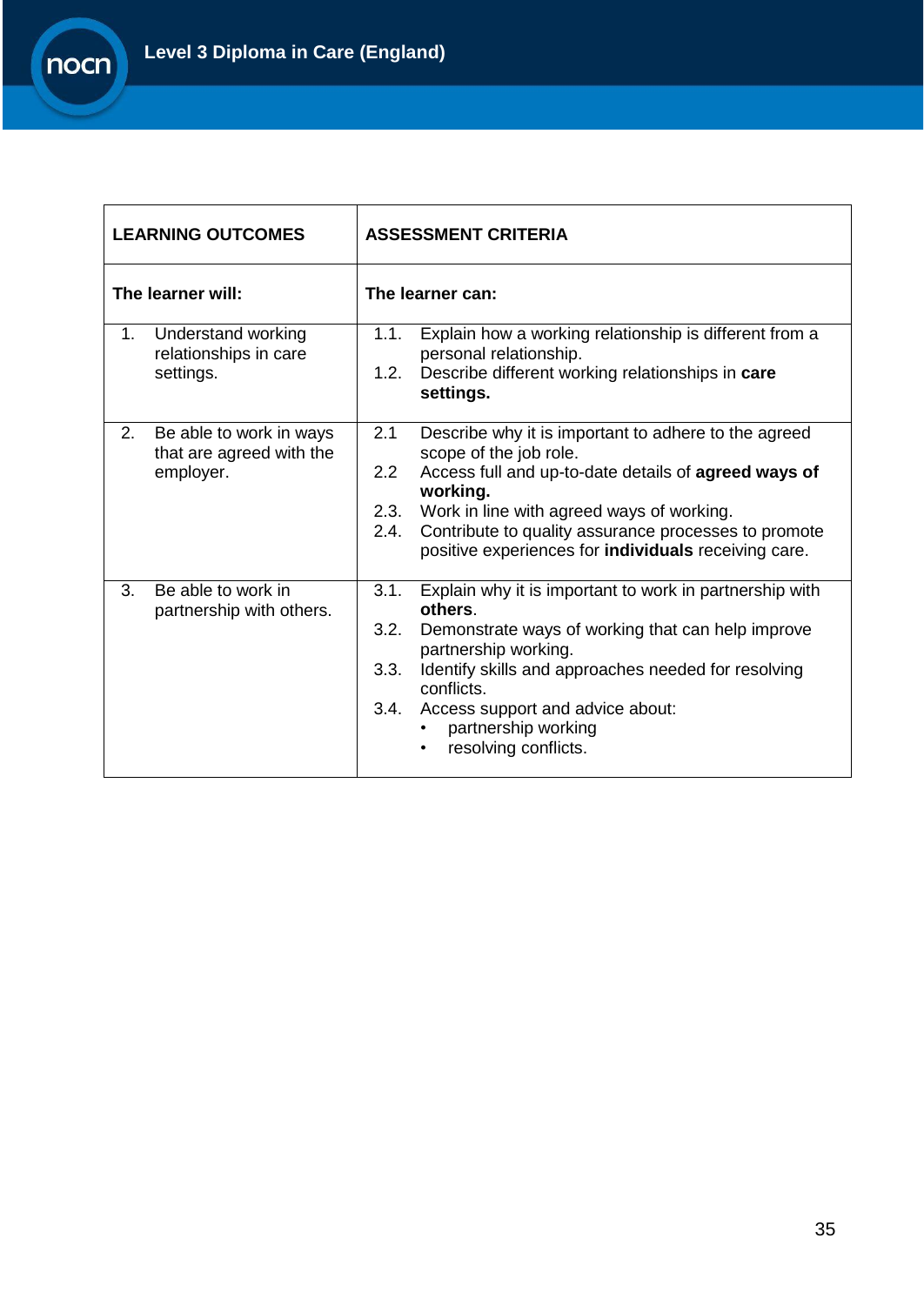

| Title:                          | <b>Safeguarding and Protection in Care Settings</b>                                                                                                                                                                                                                                                                |
|---------------------------------|--------------------------------------------------------------------------------------------------------------------------------------------------------------------------------------------------------------------------------------------------------------------------------------------------------------------|
| Level:                          | $\overline{2}$                                                                                                                                                                                                                                                                                                     |
| <b>Credit Value:</b>            | $\overline{3}$                                                                                                                                                                                                                                                                                                     |
| GLH:                            | 26                                                                                                                                                                                                                                                                                                                 |
| <b>Ofqual Reference Number:</b> | M/616/2509                                                                                                                                                                                                                                                                                                         |
| <b>Assessment Guidance</b>      | This unit must be assessed in line with the relevant assessment<br>principles.                                                                                                                                                                                                                                     |
|                                 | Care settings eg. adult, children and young people's health<br>settings and adult care settings.                                                                                                                                                                                                                   |
|                                 | <b>Domestic abuse</b> should include acts of control and coercion.                                                                                                                                                                                                                                                 |
|                                 | <b>Factors</b> may include: a setting or situation; the individual.                                                                                                                                                                                                                                                |
|                                 | An individual will usually mean the person supported by the<br>learner but may include those for whom there is no formal duty of<br>care.                                                                                                                                                                          |
|                                 | The actions to take constitute the learner's responsibilities in<br>responding to allegations or suspicions of abuse. They include<br>actions to take if the allegation or suspicion implicates: a<br>colleague; someone in the individual's personal network; the<br>learner; the learner's line manager; others. |
|                                 | Local systems may include: employer/organisational policies<br>and procedures; multi-agency adult protection arrangements for<br>a locality.                                                                                                                                                                       |
|                                 | Whistle blowing: a whistle blower is a person who exposes any<br>kind of information or activity that is deemed illegal, unethical or<br>not correct.                                                                                                                                                              |
|                                 | Person centred values include: individuality, rights, choice,<br>privacy, independence, dignity, respect, partnership, care,<br>compassion, courage, communication, competence.                                                                                                                                    |
|                                 | Active participation is a way of working that recognises an<br>individual's right to participate in the activities and relationships of<br>everyday life as independently as possible; the individual is<br>regarded as an active partner in their own care or support, rather<br>than a passive recipient.        |
|                                 | <b>Unsafe practices</b> may include: poor working practices; resource<br>difficulties; operational difficulties.                                                                                                                                                                                                   |
|                                 | Well-being may include aspects that are: social; emotional;<br>cultural; spiritual; intellectual; economic; physical; mental.                                                                                                                                                                                      |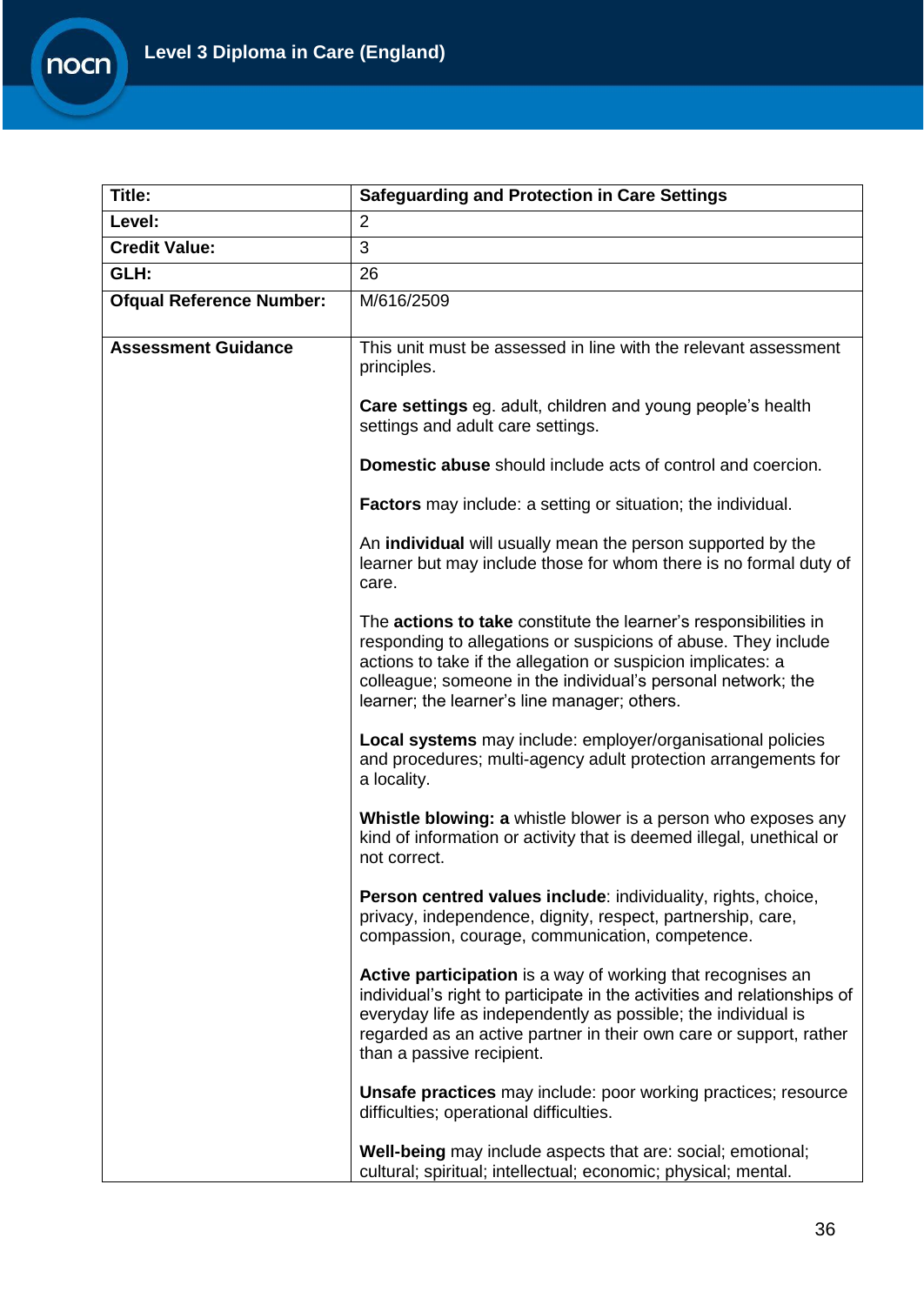

| <b>LEARNING OUTCOMES</b>                                       | <b>ASSESSMENT CRITERIA</b>                                                                                                                                                                                                                                                                                                                                                                                                                                                         |  |
|----------------------------------------------------------------|------------------------------------------------------------------------------------------------------------------------------------------------------------------------------------------------------------------------------------------------------------------------------------------------------------------------------------------------------------------------------------------------------------------------------------------------------------------------------------|--|
| The learner will:                                              | The learner can:                                                                                                                                                                                                                                                                                                                                                                                                                                                                   |  |
| Understand principles<br>1.<br>of safeguarding adults.         | Explain the term safeguarding.<br>1.1<br>1.2<br>Explain own role and responsibilities in safeguarding<br>individuals.<br>1.3.<br>Define the following terms:<br>physical abuse<br>domestic abuse<br>sexual abuse<br>emotional/psychological aguse<br>financial/material abuse<br>modern slavery<br>discriminatory abuse<br>٠<br>institutional/organisaiton abuse<br>٠<br>self neglect<br>٠<br>neglect by others.<br>1.4. Describe harm.<br>Describe restrictive practices.<br>1.5. |  |
| 2.<br>Know how to recognise<br>signs of abuse.                 | 2.1.<br>Identify the signs/symptoms associated with each of the<br>following types of abuse:<br>physical abuse<br>domestic abuse<br>sexual abuse<br>emotional/psychological abuse<br>$\bullet$<br>financial/material abuse<br>modern slavery<br>$\bullet$<br>discriminatory abuse<br>$\bullet$<br>institutional/organisational abuse<br>self neglect<br>neglect by others.<br>Describe factors that may contribute to an individual being<br>2.2.<br>more vulnerable to abuse.     |  |
| 3.<br>Know how to respond<br>to suspected or alleged<br>abuse. | Explain the <b>actions to take</b> if there are suspicions that an<br>3.1.<br>individual is being abused.<br>3.2.<br>Explain the actions to take if an individual alleges that they<br>are being abused.<br>Identify ways to ensure that evidence of abuse is<br>3.3.<br>preserved.                                                                                                                                                                                                |  |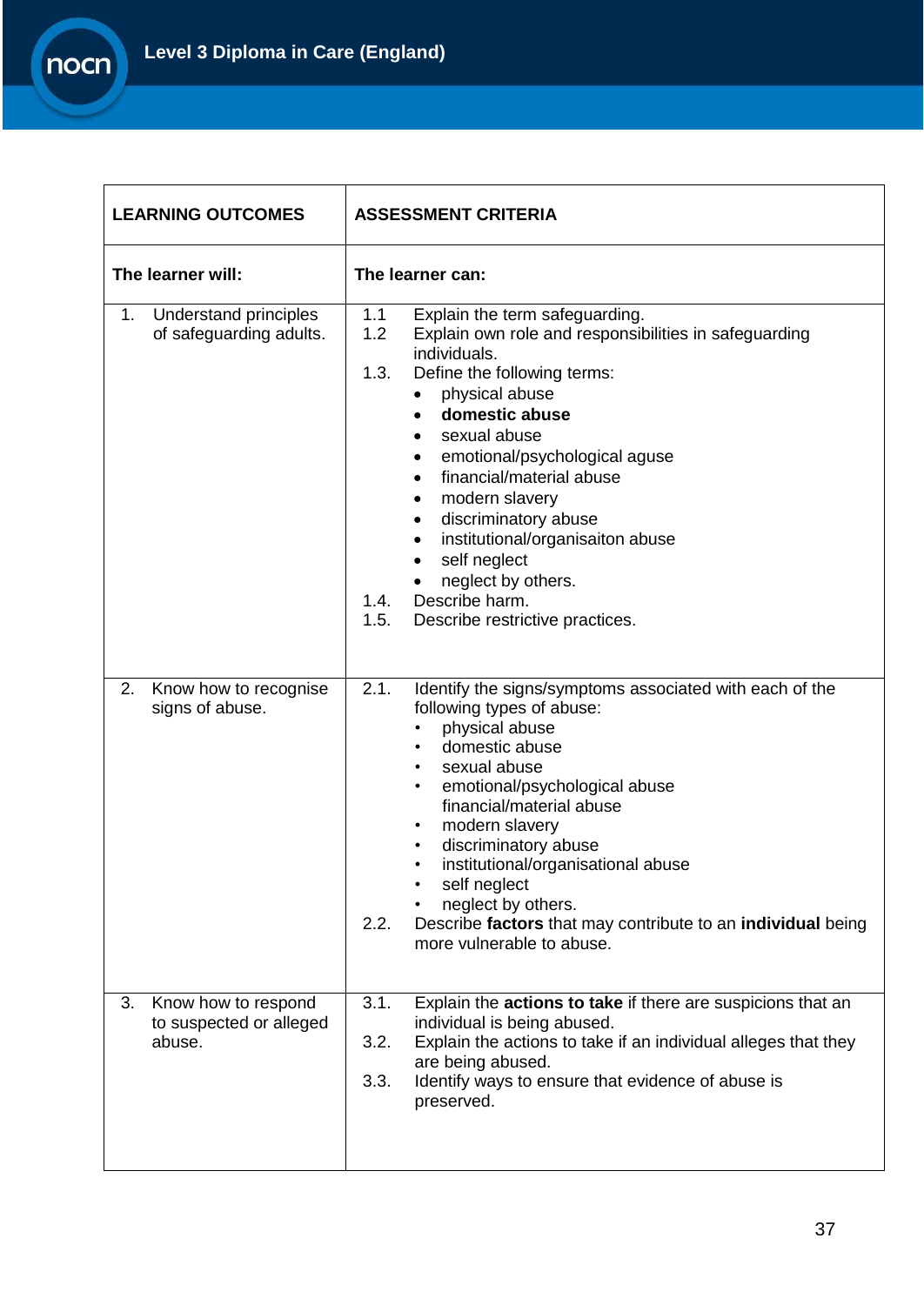**Level 3 Diploma in Care (England)**

nocn

| Understand the<br>4.<br>national and local<br>context of<br>safeguarding and<br>protection from abuse. | Identify relevant legislation, national policies and <b>local</b><br>4.1.<br>systems that relate to safeguarding and protection from<br>abuse.<br>4.2.<br>Explain the roles of different agencies in safeguarding and<br>protecting individuals from abuse.<br>Identify factors which have featured in reports into<br>4.3.<br>serious cases of abuse and neglect.<br>Identify sources of information and advice about own role in<br>4.4.<br>safeguarding and protecting individuals from abuse,<br>including whistle blowing.<br>Identify when to seek support in situations beyond your<br>4.5.<br>experience and expertise. |
|--------------------------------------------------------------------------------------------------------|---------------------------------------------------------------------------------------------------------------------------------------------------------------------------------------------------------------------------------------------------------------------------------------------------------------------------------------------------------------------------------------------------------------------------------------------------------------------------------------------------------------------------------------------------------------------------------------------------------------------------------|
| Understand ways to<br>5.<br>reduce the likelihood of<br>abuse.                                         | 5.1.<br>Explain how the likelihood of abuse may be reduced by:<br>working with person centred values<br>encouraging active participation<br>promoting choice and rights<br>supporting individuals with awareness of personal<br>safety.<br>5.2.<br>Explain the importance of an accessible complaints<br>procedure for reducing the likelihood of abuse.<br>5.3.<br>Outline how the likelihood of abuse can be reduced by<br>managing risk and focusing on prevention.                                                                                                                                                          |
| 6.<br>Know how to recognise<br>and report unsafe<br>practices.                                         | Describe unsafe practices that may affect the well-being<br>6.1.<br>of individuals.<br>6.2.<br>Explain the actions to take if unsafe practices have been<br>identified.<br>6.3.<br>Describe the actions to take if suspected abuse or unsafe<br>practices have been reported but nothing has been done in<br>response.                                                                                                                                                                                                                                                                                                          |
| 7. Understand principles<br>for online safety.                                                         | 7.1.<br>Describe the potential risks presented by:<br>the use of electronic communication devices<br>the use of the internet<br>the use of social networking sites<br>carrying out financial transactions online.<br>Explain ways of reducing the risks presented by each of<br>7.2.<br>these types of activity.<br>Explain the importance of balancing measures for online<br>7.3.<br>safety against the benefits to individuals of using electronic<br>systems and devices.                                                                                                                                                   |